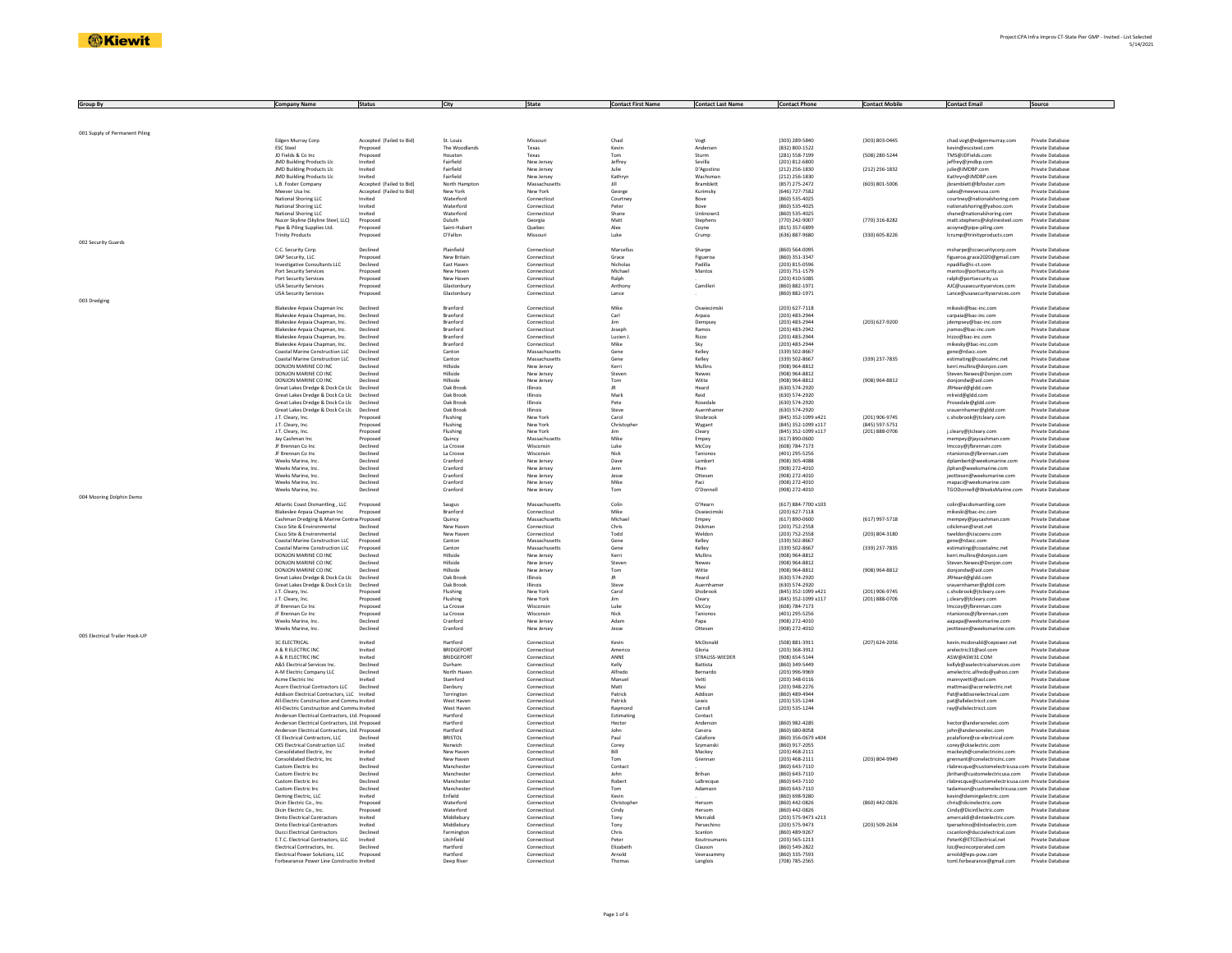| <b>Group By</b>                | <b>Company Name</b>                                          | <b>Status</b>        | City                                         | State                       | <b>Contact First Name</b> | <b>Contact Last Name</b> | <b>Contact Phone</b>                  | <b>Contact Mobile</b> | <b>Contact Email</b>                                       | Source                               |
|--------------------------------|--------------------------------------------------------------|----------------------|----------------------------------------------|-----------------------------|---------------------------|--------------------------|---------------------------------------|-----------------------|------------------------------------------------------------|--------------------------------------|
|                                |                                                              | Declined             |                                              | Connectio                   |                           | Damin                    | $(203) 528 - 5640$                    |                       |                                                            | Private Database                     |
|                                | Mass Electric Construction Co<br>Matrix NAC                  | Invited              | Woodcliff Lake<br>Norwich                    | New Jersey<br>Connecticut   | Steve<br>Pablo            | Lema                     | (201) 832-0346<br>(860) 378-4645      |                       | Stephen.Damin@kiewit.com<br>pablolema@matrixnac.com        | Private Database                     |
|                                |                                                              |                      |                                              |                             |                           |                          | (877) 677-9797                        |                       |                                                            |                                      |
|                                | McPhee Electrical<br>McPhee Electrica                        | Declined<br>Declined | Farmington<br>Farmington                     | Connecticut<br>Connecticu   | Clay                      | Paniati<br>Mille         | (877) 677-9797                        |                       | CPaniati@phalconusa.com<br>john.miller@phalconusa.con      | Private Database<br>Private Database |
|                                | Native Sons Ltd.                                             | Invited              | Plainville                                   | Connecticut                 | Michael                   | Oles                     | (860) 747-3095                        |                       | mikeo@nativesons.org                                       | Private Database                     |
|                                | NY-CONN                                                      | Invited              | Danbury                                      | Connecticut                 | Estimating                |                          | (203) 744-9206                        |                       | estimating@nyconncorp.com                                  | Private Database                     |
|                                | NY-CONN                                                      | Invited              | Danbury                                      | Connecticut                 | Jason                     | Steeves                  | (203) 744-9206                        |                       | isteeves@nyconncorp.com                                    | Private Database                     |
|                                | Paul Dinto Electrical Contractors. Inc Declined              |                      | Middlebun                                    | Connecticut                 | Norma                     | Edwards                  | (203) 575-9473 x221                   |                       | nedwards@pauldintoelec.con                                 | Private Database                     |
|                                | Petersen Electrical Contractors LLC Declined                 |                      | Middletow                                    | Connecticut                 | Amy                       | Peterser                 | (203) 499-9339                        |                       | amy@petersenelectrical.com                                 | Private Database                     |
|                                | Sal Sabia Electrical Contractors, Inc. Declined              |                      | Stamford                                     | Connecticut                 | Ashley                    | Sahia                    | (203) 323-3321                        |                       | sabiaoffice83@gmail.com                                    | Private Database                     |
|                                | Shock Electrical Contractors, Inc Declined                   |                      | Danbury                                      | Connecticut                 | Michael                   | Machado                  | (203) 748-5690 x178                   |                       | shockelectric81@hotmail.com                                | Private Database                     |
|                                | WC McBride Electrical Contractors Declined                   |                      | Bridgeport                                   | Connecticut                 | Lauren                    | McBride                  | $(203)$ 362-5855                      |                       | lauren@wcmcbrideelectric.com                               | Private Database                     |
|                                | WC McBride Electrical Contractors Declined                   |                      | Bridgeport                                   | Connecticut                 | Willie                    | McBride                  | (203) 362-5855                        |                       | willie@wcmcbrideelectric.com                               | Private Database                     |
| 006 Janitorial Cleaning        |                                                              |                      |                                              |                             |                           |                          |                                       |                       |                                                            |                                      |
|                                | All Trade Contracting LLC                                    | Proposed             | Hartford                                     | Connecticut                 | Rose                      | Stewart                  | (860) 830-3508                        |                       | atclic860@gmail.com                                        | Private Database                     |
|                                | <b>ANC Facility Management</b>                               | Declined             | Danbury                                      | Connecticut                 | Alex                      | Brito                    | (888) 305-0090                        |                       | alex@ancmgmt.net                                           | Private Database                     |
|                                | Charter Oak Building Maintenance In Declined                 |                      | Hartford                                     | Connecticut                 | Kenia                     | Thomas                   | (860) 632-5667                        |                       | keniathomas@cobm.net                                       | Private Database                     |
|                                | Crystal Clear Services LLC                                   | Declined             | Willington                                   | Connecticut                 | Crystal                   | Morelli                  | $(860) 891 - 8181$                    |                       | Crystal@crystalclearservicesllc.com                        | Private Database                     |
|                                | Diversified Building Services, LLC                           | Declined             | Wallingford                                  | Connecticut                 | Stacy                     | Stanton                  | (203) 697-9175                        |                       | Stacy@diversifiedserve.com                                 | Private Database                     |
|                                | Horizon Services Corporation                                 | Proposed<br>Declined | East Hartford<br>Gales Ferry                 | Connecticut<br>Connecticut  | Tom                       | Baerlein<br>Goldsteir    | (860) 291-9111<br>(860) 303-6700      |                       | tbaerlein@horizonsvcs.com                                  | Private Database<br>Private Database |
|                                | Jac's Cleaning Service, LLC<br>Nu Look Cleaning Service      | Proposed Lat         | salem                                        | Connecticut                 | Jacquel<br>Barbara        | Yuille                   | (860) 859-3624                        |                       | gojacscleaning@gmail.com<br>ulookcleaningservice@yahoo.com | Private Database                     |
|                                | P & J Cleaning Service                                       | Declined             | <b>West Hartford</b>                         | Connecticut                 | Pablo                     | Villarreal               | (860) 216-9155                        |                       | contact@pandjcleaningservice.com Private Database          |                                      |
|                                | The Maids of New London                                      | Declined             | Groton                                       | Connecticut                 | Chris                     |                          | (508) 533-4101                        |                       | christhemaids@gmail.com                                    | Private Database                     |
|                                | True Maid Cleaning LLC                                       | Declined             | New Londor                                   | Connecticut                 |                           |                          | (860) 822-3248                        |                       | info@truemaidcleaning.com                                  | Private Database                     |
|                                | Uniquely Cleaned LLP                                         | Proposer             | Naugatuck                                    | Connecticut                 | DeWygee                   | Williams                 | (203) 632-5690                        |                       | dwilliams@uniquelycleanedllp.com                           | Private Database                     |
| 007 Site Civil & Drainage      |                                                              |                      |                                              |                             |                           |                          |                                       |                       |                                                            |                                      |
|                                | A. Vitti Excavators LLC                                      | Invited              | Stamford                                     | Connecticut                 | Anotonio                  | Anotonio Vitti           | (203) 359-4723                        |                       | stef@avitti.com                                            | Private Database                     |
|                                | A.J. PENNA & SON CONSTRUCTION, I Invited                     |                      | Westport                                     | Connecticut                 | Robin                     | Penna                    | (203) 227-4053                        |                       | Rpenna@ajpenna.com                                         | Private Database                     |
|                                | ACV Environmental Services Inc.                              | Declined             | Bridgeport                                   | Connecticut                 | Hugh                      | Plunkett                 | $(203)$ 496-8832                      | (203) 650-1950        | HPlunkett@acvenviro.com                                    | Private Database                     |
|                                | Albanese D&S, Inc.                                           | Declined             | Dracut                                       | Massachusetts               | Pietro                    | Ciano                    | (978) 937-0909 x213                   |                       | pciano@albaneseds.com                                      | Private Database                     |
|                                | All-Phase Enternrises Inc.                                   | Invited              | Stafford Springs                             | Connecticut                 | Alan                      | Seagrave                 | (860) 684-1700                        |                       | al.ir@allphase.coxatwork.com                               | Private Database                     |
|                                | AMERICAN CONTRACTORS LLC                                     | Declined             | MIDDLETOWN                                   | Connecticut                 | Tamba                     | Marino                   | (860) 346-1141                        |                       | tthebigt@aol.com                                           | Private Database                     |
|                                | BOND Civil & Utility Construction, In Declined               |                      | Medford                                      | Massachusetts               | Mario                     | Fabiano                  | (617) 394-6242                        |                       | mfabiano@bondbrothers.com                                  | Private Database                     |
|                                | Cherenzia Excavation, Inc.                                   | Declined             | Pawcatuck                                    | Connecticut                 | Heathe                    | Viteritto                | (860) 629-6500                        |                       | heather@cherenzia.com                                      | Private Database                     |
|                                | Cherenzia Excavation, Inc.                                   | Declined             | Pawcatuck                                    | Connecticut                 | Tony                      | Spera                    | (860) 629-6500                        |                       | tspera@cherenzia.com                                       | Private Database                     |
|                                | COASTLINE CONSTRUCTION CORP Accepted                         |                      | Clinton                                      | Connecticut                 | Robert                    | Campanaro                | (860) 669-5058                        |                       | bob@coastlineconstructioncorp.com Private Database         |                                      |
|                                | D & M Construction Services, Inc. Invited                    |                      | Danbury                                      | Connecticut                 | Cheryl                    | Taylor                   | (203) 790-8103                        |                       | dandmconst@yahoo.com                                       | Private Database                     |
|                                | Damasceno's Landscapes Constructic Invited                   |                      | bridgepor                                    | Connecticut                 | Contact                   |                          |                                       |                       | jordaodic@gmail.com                                        | Private Database                     |
|                                | Damasceno's Landscapes Constructic Invited                   |                      | bridgeport                                   | Connecticut                 | Ed                        | Damasceno:               | (203) 223-4426                        |                       | damascenolandscapeconst@gmail.crPrivate Database           |                                      |
|                                | Donahue General Contractors, Inc. Invited                    |                      | Hampton                                      | Connecticut                 | Deanne                    | Donahue                  | (860) 423-0618                        |                       | donahueconstruction@snet.net                               | Private Database                     |
|                                | Empire Paving                                                | Undecided            | North Haven                                  | Connecticut                 | Earl                      | Tucker                   | (203) 752-0002                        | (203) 752-0002 x113   | earl@empirepaving.com                                      | Private Database                     |
|                                | <b>Empire Paving</b>                                         | Undecided            | North Haven                                  | Connecticut                 | Loretta                   | Quattrin                 | (203) 752-0002                        |                       | Quotes@empirepaving.com                                    | Private Database                     |
|                                | <b>Empire Paving</b>                                         | Undecided            | North Haven                                  | Connecticut                 | Mark                      | Tamsin                   | (203) 752-0002                        |                       | Markt@empirepaving.com                                     | Private Database                     |
|                                | <b>Empire Paving</b>                                         | Undecided            | North Haven                                  | Connecticut                 | Phil                      |                          | (203) 752-0002                        |                       | phil@empirepaving.com                                      | Private Database                     |
|                                | <b>Empire Paving</b>                                         | Undecided            | North Haven                                  | Connecticut                 | scott                     | tucker                   | (203) 752-0002                        |                       | scott@empirepaving.com                                     | Private Database                     |
|                                | Esteves Construction Services, LLC Invited                   |                      | Bridgeport                                   | Connecticut                 | Manuel                    | Esteves                  | (203) 521-9978                        |                       | Manny@EstevesLLC.com                                       | Private Database                     |
|                                | <b>FGB Construction Company</b>                              | Declined             | Norwalk                                      | Connecticut                 | Victoria                  | Rothwel                  | (203) 857-0332                        |                       | tory-fgb@optonline.net                                     | Private Database                     |
|                                | Fuss & O'Neill, Inc.                                         | Undecided            | Manchester                                   | Connecticut                 | Deborah                   | Denfeld                  | (860) 646-2469 x5506                  | P022x P346-2469 (038) | ddenfeld@fando.com                                         | Private Database                     |
|                                | Fuss & O'Neill, Inc.                                         | Undecided            | Manchester                                   | Connecticut                 | Kate                      | Tornyai                  | (860) 646-2469 x5506                  | (508) 212-5806        | KTornyai@fando.com                                         | Private Database                     |
|                                | Gerber Construction Inc                                      | Declined             | Ellington                                    | Connecticut                 | Evan                      | Gerber                   | $(860) 875 - 6684$                    | (860) 604-7548        | evan@gerberconstructioninc.com                             | Private Database                     |
|                                | H.I. Stone & Son, Inc                                        | Declined             | Southbur                                     | Connecticut                 | Bonnie                    | Rebb                     | $(203) 264 - 8656$                    | (203) 264-8656        | brebb@histoneson.com                                       | Private Database                     |
|                                | H.I. Stone & Son, Inc                                        | Declined             | Southbur                                     | Connecticut                 | Carl                      | Rosa                     | (203) 264-8656                        | (203) 228-9221        | crosa@histoneson.com                                       | Private Database                     |
|                                | H.I. Stone & Son. Inc.                                       | Declined             | Southbury                                    | Connecticut                 | Chuck                     | Stone                    | (203) 264-8656                        |                       | cstoneir@histoneson.com                                    | Private Database                     |
|                                | Haynes Materials (Naugatuck Quarry Invited                   |                      | Naugatuck                                    | Connecticut                 | Jeremy                    | Costa                    | (860) 608-9569                        |                       | jcosta@haynesmaterial.com                                  | Private Database                     |
|                                | Haynes Materials (Naugatuck Quarry Invited                   | Invited              | Naugatuck<br>Smithfield                      | Connecticut<br>Rhode Island | Shauna                    | LeRoy                    | (203) 729-3865<br>(401) 949-5565      |                       | sleroy@haynesmaterials.com                                 | Private Database<br>Private Database |
|                                | John Rocchio Corporation<br>Kiewit Infrastructure Co.        | Proposed             | Woodcliff Lake                               | New Jersey                  | Derek<br>Alexia           | Canestrat<br>Garcia      | (201) 571-2881                        |                       | derekcanestrari@johnrocchioc                               | Private Database                     |
|                                | Kiewit Infrastructure Co.                                    | Proposed             | Woodcliff Lake                               | New Jersey                  | Maunia                    | Vizanko                  | (201) 571-2881                        | (201) 625-5927        | alexia.garcia@kiewit.com<br>maunia.vizanko@kiewit.com      | Private Database                     |
|                                | Loureiro Contractors, Inc.                                   | Accepted             | Plainville                                   | Connecticut                 | Brian                     | Cutler                   | $(860) 747 - 6181$                    | (860) 747-6631        | bacutler@loureiro.com                                      | Private Database                     |
|                                | Loureiro Contractors, Inc.                                   | Accepted             | Plainville                                   | Connecticut                 | Debbie                    | Brown                    | $(860) 747 - 6181$                    |                       | dabrown@loureiro.com                                       | Private Database                     |
|                                | Loureiro Contractors, Inc.                                   | Accepted             | Plainville                                   | Connecticut                 | Gregory                   | Labrum                   | (860) 747-6181                        | (774) 737-3569        | etlahrum@loureiro.com                                      | Private Database                     |
|                                | Manafort Brothers, Inc.                                      | Proposed             | Plainville                                   | Connecticut                 | Angel                     | Bolduc                   | (860) 229-4853 x6413                  |                       | abolduc@manafort.com                                       | Private Database                     |
|                                | Manafort Brothers, Inc                                       | Proposed             | Plainville                                   | Connecticut                 | Brian                     | Barrett                  | $(860)$ 229-4853                      |                       | bbarrett@manafort.com                                      | Private Database                     |
|                                | Manafort Brothers, Inc                                       | Proposed             | Plainville                                   | Connecticut                 | Heavyhighway contac       | paving                   | (860) 229-4853                        |                       | heavyhighway@manafort.com                                  | Private Database                     |
|                                | Manafort Brothers, Inc                                       | Proposed             | Plainville                                   | Connecticut                 | Jason                     | Vanyazak                 | (860) 229-4853                        |                       | ivanczak@manafort.com                                      | Private Database                     |
|                                | Manafort Brothers Inc.                                       | Proposed             | Plainville                                   | Connecticut                 | <b>justin</b>             | Manafort                 | (860) 229-4853                        |                       | justin@manafort.com                                        | Private Database                     |
|                                | Manafort Brothers, Inc.                                      | Proposed             | Plainville                                   | Connecticut                 | Robert                    | Lewandowsk               | (860) 229-4853                        | (860) 982-2701        | RLewandowski@Manafort.com                                  | Private Database                     |
|                                | Mattern Construction, Inc.                                   | Undecided            | Baltic                                       | Connecticut                 | Cole                      | Mileski                  | (860) 822-8457 x16                    | (860) 634-3250        | Colem@matternconstruction.com                              | Private Database                     |
|                                | Mattern Construction, Inc                                    | <b>Underided</b>     | Baltic                                       | Connecticut                 | Julie                     | Lane                     | (860) 822-8457                        |                       | juliel@matternconstruction.com                             | <b>Private Database</b>              |
|                                | Midstate Site Development, LLC                               | Declined             | Bloomfield                                   | Connecticut                 | Glenn                     | Korner                   | (860) 242-1283                        |                       | gkorner@msdct.com                                          | Private Database                     |
|                                | Midstate Site Development, LLC                               | Declined             | Bloomfield                                   | Connecticut                 | Melissa                   | Caron                    | (860) 242-1283                        |                       | mcaron@msdct.com                                           | Private Database                     |
|                                | O & G Industries, Inc.                                       | Declined             | Harwintor                                    | Connecticut                 | Kevin                     | Oconell                  | (800) 822-4953                        |                       | Kevinoconnell@ogind.con                                    | Private Database                     |
|                                | O & G Industries, Inc.                                       | Declined             | Harwinton                                    | Connecticut                 | Nick                      | Macaluso                 | (800) 822-4953                        |                       |                                                            | Private Database                     |
|                                | O & G Industries, Inc.                                       | Declined             | Harwinton                                    | Connecticut                 | Sue                       | Duffy                    | (860) 485-6622                        |                       | sueduffy@ogind.com                                         | Private Database                     |
|                                | Paganelli Construction Corp.<br>Paganelli Construction Corp. | Declined<br>Declined | <b>Windsor Locks</b><br><b>Windsor Locks</b> | Connecticut<br>Connecticut  | Donald                    | Hartman                  | (860) 623-0245 x108<br>(860) 623-0245 | (860) 883-2927        | dhartman@paganelliconstruction.co Private Database         | Private Database                     |
|                                |                                                              |                      |                                              |                             | Doug                      | King                     |                                       |                       | dking@paganelliconstruction.com                            |                                      |
|                                | Suchocki & Son, Inc.<br>Waters Construction Co Inc.          | Invited<br>Declined  | Preston<br>Bridgeport                        | Connecticut<br>Connecticut  | Joshua<br>Charles         | Suchock<br>Tourtillotte  | (860) 889-2283<br>(203) 334-6888      | (203) 334-6888 x18    | josh@suchockiandson.com<br>ctourtillotte@watersconst.com   | Private Database<br>Private Database |
|                                | Waters Construction Co Inc.                                  | Declined             | Bridgeport                                   | Connecticut                 | Kurt                      | Troidle                  | (203) 334-6888                        |                       | ktroidle@watersconst.com                                   | Private Database                     |
|                                | Waters Construction Co Inc                                   | Declined             | Bridgeport                                   | Connecticut                 | Mario                     | Smith                    | (203) 334-6888                        | (203) 334-6888        | msmith@watersconst.com                                     | Private Database                     |
|                                | Waters Construction Co Inc                                   | Declined             | Bridgeport                                   | Connecticut                 | Stephani                  | O'Hara                   | $(203)$ 395-1453                      |                       | sohara@watersconst.com                                     | Private Database                     |
|                                | Weeks Marine, Inc.                                           | Declined             | Cranford                                     | New Jersey                  | Dave                      | Lambert                  | (908) 305-4088                        |                       | dplambert@weeksmarine.com                                  | Private Database                     |
|                                | Weeks Marine, Inc.                                           | Declined             | Cranford                                     | New Jersey                  | lenn                      | Phan                     | (908) 272-4010                        |                       | ilphan@weeksmarine.com                                     | Private Database                     |
|                                | Weeks Marine, Inc.                                           | Declined             | Cranford                                     | New Jersey                  | Jesse                     | Ottesen                  | (908) 272-4010                        |                       | jeottesen@weeksmarine.com                                  | Private Database                     |
|                                | Weeks Marine, Inc.                                           | Declined             | Cranford                                     | New Jersey                  | Mike                      | Paci                     | (908) 272-4010                        |                       | mapaci@weeksmarine.com                                     | Private Database                     |
|                                | Weeks Marine, Inc                                            | Declined             | Cranford                                     | New Jersey                  | Tom                       | O'Donnel                 | (908) 272-4010                        |                       | TGODonnell@WeeksMarine.com                                 | Private Database                     |
| 008 Erosion & Sediment Control |                                                              |                      |                                              |                             |                           |                          |                                       |                       |                                                            |                                      |
|                                | All-State Silt Fencing Co., Inc.                             | Declined             | Plantsville                                  | Connecticut                 | Monica                    | Cusano                   | (860) 628-9841                        | (860) 637-0175        | monicacusano@aol.com                                       | Private Database                     |
|                                | Avery Construction Company, LLC Declined                     |                      | Somers                                       | Connecticut                 | Daniel                    | Dudzic                   | (860) 749-9356                        |                       | dan@ave-con.com                                            | Private Database                     |
|                                | Charter Oak Environmental Services Invited                   |                      | Storrs                                       | Connecticut                 | Kimberl                   | Ewalt                    | (860) 716-1290                        |                       | kewalt@charteroak.net                                      | Private Database                     |
|                                | Cherenzia Excavation, Inc.                                   | Declined             | Pawcatuck                                    | Connecticut                 | Heather                   | Viteritto                | (860) 629-6500                        |                       | heather@cherenzia.com                                      | Private Database                     |
|                                | Cherenzia Excavation, Inc.                                   | Declined             | Pawcatuck                                    | Connecticut                 | Tony                      | Spera                    | (860) 629-6500                        |                       | tspera@cherenzia.com                                       | Private Database                     |
|                                | Colonna Masonry Concrete & Asphal Declined                   |                      | Woodbridge                                   | Connecticut                 | Joseph                    | Michelangelo             | (203) 767-4876                        |                       | Joe@colonnaconcrete.com                                    | Private Database                     |
|                                | Colonna Masonry Concrete & Asphal Declined                   |                      | Woodbridge                                   | Connecticut                 | Michelle                  | Colonna                  | $(203) 397 - 2287$                    |                       | Michelle@colonnaconcrete.com                               | Private Database                     |
|                                | <b>Empire Paving</b>                                         | Declined             | North Haven                                  | Connecticut                 | Farl                      | Tucker                   | (203) 752-0002                        | (203) 752-0002 x113   | earl@empirepaving.com                                      | Private Database                     |
|                                | <b>Empire Paving</b>                                         | Declined             | North Haven                                  | Connecticut                 | Loretta                   | Quattrini                | (203) 752-0002                        |                       | Quotes@empirepaving.com                                    | Private Database                     |
|                                | <b>Empire Paving</b>                                         | Declined             | North Haven                                  | Connecticut                 | Mark                      | Tamsin                   | (203) 752-0002                        |                       | Markt@empirepaving.com                                     | Private Database                     |
|                                | <b>Empire Paving</b>                                         | Declined             | North Haven                                  | Connecticut                 | Phil                      |                          | (203) 752-0002                        |                       | phil@empirepaving.com                                      | Private Database                     |
|                                | <b>Empire Paving</b>                                         | Declined             | North Haven                                  | Connecticut                 | scott                     | tucker                   | (203) 752-0002                        |                       | scott@empirepaving.com                                     | Private Database                     |
|                                | Gerber Construction Inc.                                     | Declined             | Ellington                                    | Connecticut                 | Fyan                      | Gerher                   | (860) 875-6684                        | (860) 604-7548        | evan@gerberconstructioninc.con                             | Private Database                     |
|                                | H.I. Stone & Son, Inc.                                       | Declined             | Southbury                                    | Connecticut                 | Bonnie                    | Rebb                     | (203) 264-8656                        | (203) 264-8656        | brebb@histoneson.com                                       | Private Database                     |
|                                | H.I. Stone & Son. Inc.                                       | Declined             | Southbury                                    | Connecticut                 | Carl                      | Rosa                     | (203) 264-8656                        | (203) 228-9221        | crosa@histoneson.com                                       | Private Database                     |
|                                | H.I. Stone & Son, Inc.                                       | Declined             | Southbur                                     | Connecticut                 | Chuck                     | Stone                    | (203) 264-8656                        |                       | cstonejr@histoneson.com                                    | Private Database                     |
|                                | Loureiro Contractors, Inc.                                   | Proposed             | Plainville                                   | Connecticut                 | <b>Brian</b>              | Cutler                   | $(860) 747 - 6181$                    | (860) 747-6631        | bacutler@loureiro.com                                      | Private Database                     |
|                                |                                                              |                      |                                              |                             |                           |                          |                                       |                       |                                                            |                                      |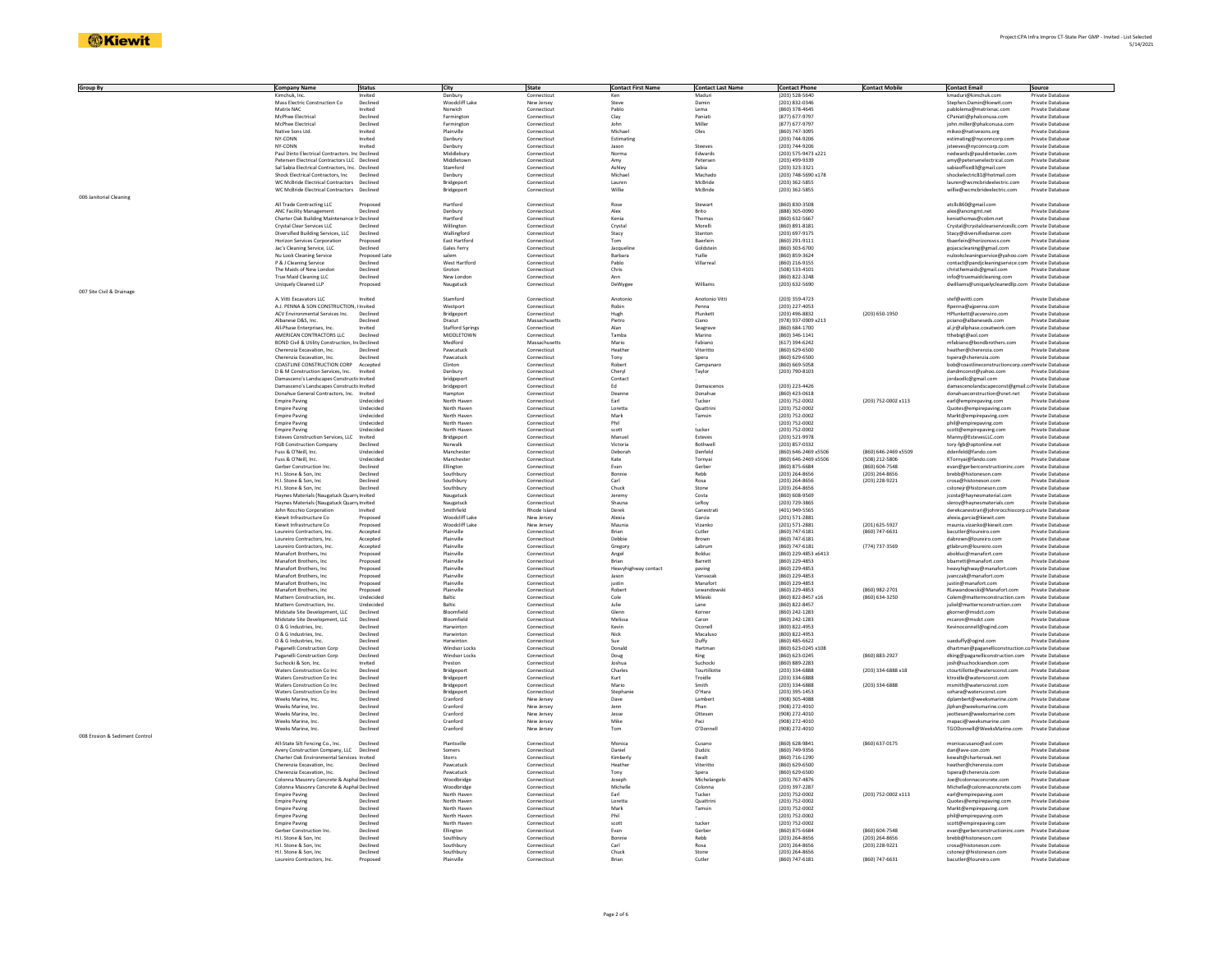| Group By                                       | <b>Company Name</b><br>Contractors, Inc.                         | Status                   | City                       | State<br>Connecticut       | <b>Contact First Name</b><br>Debhi | <b>Contact Last Name</b> | <b>Contact Phone</b><br>(860) 747-6181 | <b>Contact Mobile</b> | <b>Contact Email</b>                                  | Source<br>Private Database           |
|------------------------------------------------|------------------------------------------------------------------|--------------------------|----------------------------|----------------------------|------------------------------------|--------------------------|----------------------------------------|-----------------------|-------------------------------------------------------|--------------------------------------|
|                                                | Loureiro Contractors, Inc.                                       | Proposed                 | Plainville                 | Connecticut                |                                    | Labrum                   | (860) 747-6181                         | (774) 737-3569        | gtlabrum@loureiro.com                                 | Private Database                     |
|                                                | MILTON C. BEEBE & SONS, INC.                                     | Declined                 | Storrs                     | Connecticut                | Gregory<br>Bailey                  | Gowin                    | (860) 377-9003                         |                       | bailey@miltonbeebe.com                                | Private Database                     |
|                                                | MILTON C. BEEBE & SONS, INC.                                     | Declined                 | Storrs                     |                            | Mike                               | Godino                   | (860) 429-9358                         |                       | mike@miltonbeebe.com                                  | Private Database                     |
|                                                | OnSite Services Inc                                              | Declined                 | Clinton                    | Connecticut<br>Connecticut | Kathleen                           | Miller                   | (860) 669-3988                         |                       | onsiteservicesinc@sbcglobal.net                       | Private Database                     |
| 009 Fence Installation (Temporary & Permanent) |                                                                  |                          |                            |                            |                                    |                          |                                        |                       |                                                       |                                      |
|                                                | Atlas Companies LLC                                              | Proposed                 | Branford                   | Connecticut                | Denise                             | Mastracchio              | $(203)$ 483-9013                       | (203) 315-4536        | dmastracchio@atlasoutdoor.com                         | Private Database                     |
|                                                | Atlas Companies LLC                                              | Proposed                 | Branford                   | Connecticut                | Jean                               | Fleming                  | (203) 483-9013                         |                       | jfleming@atlasoutdoor.com                             | Private Database                     |
|                                                | Connecticut Fence Mer                                            | Declined                 | Stratford                  | Connecticut                | Estimato                           | ConnecticutFenceMen      | (203) 377-1008                         |                       | ctfenceman@aol.com                                    | Private Databas                      |
|                                                | Cornerstone Fence and Ornamental Declined                        |                          | Meriden                    | Connecticut                | Contact                            |                          | (203) 237-4283                         |                       | sboucher@cornerstonefencellc.com Private Database     |                                      |
|                                                | DeLucca Fence Co                                                 | Declined                 | Methuen                    | Massachusetts              | Barbara                            | DeLucca-Rea              | (978) 688-2877                         |                       | bidelucca-rea@deluccafence.com                        | Private Database                     |
|                                                | DeLucca Fence Co                                                 | Declined                 | Methuen                    | Massachusetts              | John                               | Dunphy                   | (978) 688-2877 x212                    |                       | jfdunphy@deluccafence.com                             | Private Database                     |
|                                                | Durham Fence Company Inc.                                        | Declined                 | MIDDLEFIELD                | Connecticut                | Richard                            | Kaika                    | (860) 349-9898                         |                       | Sales@DurhamFenceCo.com                               | Private Database                     |
|                                                | Guardrail Solutions (aka Commi                                   | e Declined               | West Springfield           | Massachusetts              | Eric                               | Carr                     | (413) 301-3658                         |                       | guardrailsolutionsllc@gmail.com                       | Private Database                     |
|                                                | Guilford Fence Works Inc.                                        | Declined                 | Northford                  | Connecticut                | Scott                              | Raffone                  | (203) 484-2700                         |                       | guilfordfenceworks@yahoo.com                          | Private Database                     |
|                                                | H.I. Stone & Son. Inc.                                           | Declined                 | Southbury                  | Connecticut                | Bonnie                             | Rebb                     | (203) 264-8656                         | (203) 264-8656        | brebb@histoneson.com                                  | <b>Private Database</b>              |
|                                                | H.I. Stone & Son, Inc                                            | Declined                 | Southbury                  | Connecticut                | Carl                               | Rosa                     | (203) 264-8656                         | (203) 228-9221        | crosa@histoneson.com                                  | Private Database                     |
|                                                | H.I. Stone & Son, Inc                                            | Declined                 | Southbury                  | Connecticut                | Chuck                              | Stone                    | (203) 264-8656                         |                       | cstonejr@histoneson.com                               | Private Database                     |
|                                                | McCov Fence Inc                                                  | Declined                 | Dorcheste                  | Massachusetts              | Mr Rainh                           | McCov                    | (617) 288-7811                         |                       | mccovfence@aol.com                                    | Private Database                     |
|                                                | P&C Fence Company                                                | Proposed                 | Bridgeport                 | Connecticut                | Caroline                           | Serafino                 | (203) 375-9780                         |                       | caroline@pandcfencecompany.com Private Database       |                                      |
|                                                | Quaker Corporation                                               | Declined                 | Cheshire                   | Connecticut                | Enrique                            | Millares                 | (860) 621-1720                         |                       | ejmillares@quakercorporation.com Private Database     |                                      |
|                                                | Quaker Corporation                                               | Declined                 | Cheshire                   | Connecticut                | Gordon                             | Frisbie                  | (860) 621-1720                         |                       | gfrisbie@quakercorporation.com Private Database       |                                      |
|                                                | Quaker Corporation                                               | Declined                 | Cheshire                   | Connecticut                | Rob                                | McMuller                 | (860) 621-1720                         |                       | rmcmullen@quakercorporation.com Private Database      |                                      |
|                                                | Security Construction Services, Inc. d Declined                  |                          | Hudson                     | Massachusetts              | Eric                               | Johnson                  |                                        |                       | EJohnson@Security-Construction.corPrivate Database    |                                      |
|                                                | Select Fence & Guardrail, LLC                                    | Proposed Late            | New Haven                  | Connecticut                | Maryanne                           | Ottaviano                | (203) 843-2726                         |                       | selectfence@att.net                                   | Private Database                     |
|                                                | Steelco Chain Link Fence Erecting Co Declined                    |                          | Needham Hgts               | Massachusett               | Dan                                | MacDonak                 | (781) 449-8990 x109                    |                       | dan@steelcofence.com                                  | rivate Databas                       |
|                                                | Total Fence LLC                                                  | Proposed                 | New Haven                  | Connecticut                | Glenn                              | Voliono                  | (203) 497-9096                         |                       | glenn@totalfencellc.com                               | Private Database                     |
|                                                | <b>Total Fence LLC</b>                                           | Proposed                 | New Haven                  | Connecticut                | Irv                                | Dittman                  | (203) 497-9096                         |                       | irv@totalfencellc.com                                 | Private Database                     |
|                                                | <b>Total Fence LLC</b>                                           | Proposed                 | New Haven                  | Connecticut                | Liz                                | Varca                    | (203) 497-9096                         |                       | estimating@totalfencellc.com                          | Private Database                     |
|                                                | <b>Total Fence LLC</b>                                           | Proposed                 | New Haven                  | Connecticut                | Lizzy                              |                          | (203) 497-9096                         |                       | lizzy@totalfencellc.com                               | Private Database                     |
| 010 Building Demo & 021 Bridge Demo            | A Vets Demo LLC                                                  | Accepted (Failed to Bid) | Vernon                     | Connecticut                | Alexander                          | <b>Suarez</b>            | (860) 756-6368                         |                       |                                                       | Private Database                     |
|                                                |                                                                  |                          |                            |                            |                                    |                          |                                        |                       | alex@american-vets.com                                |                                      |
|                                                | A. Vets Demo LLC                                                 | Accepted (Failed to Bid) | Vernon                     | Connecticut                | Cesar                              | Suarez                   | (860) 515-6668<br>$(203)$ 496-8832     |                       | cesar@american-vets.com                               | Private Database<br>Private Database |
|                                                | ACV Environmental Services Inc.                                  | Declined                 | Bridgeport                 | Connecticut                | Hugh                               | Plunkett                 |                                        | (203) 650-1950        | HPlunkett@acvenviro.com                               |                                      |
|                                                | AES Remedial Contracting, LLC<br>AMERICAN CONTRACTORS LLC        | Decline<br>Declined      | Southington<br>MIDDI FTOWN | Connecticut<br>Connecticut | Keith<br>Tamba                     | Erickson<br>Marino       | (860) 620-1791<br>(860) 346-1141       |                       | info@aesremedial.com<br>tthebigt@aol.com              | Private Database<br>Private Database |
|                                                | Atlantic Coast Dismantling, LLC                                  | Proposed                 |                            | Massachusetts              | Colin                              | O'Hearn                  | (617) 884-7700 x103                    |                       | colin@acdismantling.com                               | Private Database                     |
|                                                |                                                                  |                          | Saugus                     |                            |                                    |                          |                                        |                       |                                                       |                                      |
|                                                | Bestech Inc. of Connecticut<br>Bestech Inc. of Connecticut       | Declined                 | Ellington                  | Connecticut                | Nicole                             | Frost<br>Patrakis        | $(860) 896 - 1000$                     |                       | nfrost@bestechct.com<br>Spatrakis@bestechCT.com       | Private Database<br>Private Database |
|                                                |                                                                  | Declined                 | Ellington<br>Branford      | Connecticut                | Strati                             |                          | (860) 896-1000<br>(203) 483-2944       |                       |                                                       | Private Database                     |
|                                                | Blakeslee Arpaia Chapman, Inc.                                   | Declined<br>Declined     | <b>Branford</b>            | Connecticut<br>Connecticut | Carl<br>Jim                        | Arpaia                   | (203) 483-2944                         |                       | carpaia@bac-inc.com                                   | Private Database                     |
|                                                | Blakeslee Arpaia Chapman, Inc.                                   |                          |                            |                            |                                    | Dempsey                  |                                        | (203) 627-9200        | jdempsey@bac-inc.com                                  |                                      |
|                                                | Blakeslee Arpaia Chapman, Inc.                                   | Declined                 | Branford                   | Connecticut                | Joseph                             | Ramos                    | (203) 483-2942                         |                       | jramos@bac-inc.com                                    | Private Database                     |
|                                                | Blakeslee Arpaia Chapman, Inc.<br>Blakeslee Arpaia Chapman, Inc. | Declined<br>Declined     | Branford<br>Branford       | Connecticut<br>Connecticut | Lucien J.<br>Mike                  | <b>Rizzo</b><br>Sky      | $(203)$ 483-2944                       |                       | Irizzo@bac-inc.com<br>mikesky@bac-inc.com             | Private Database<br>Private Database |
|                                                | Cisco Site & Environmental                                       |                          |                            | Connecticut                | Chris                              | Dickman                  | (203) 483-2944                         |                       |                                                       | Private Database                     |
|                                                | Cisco Site & Environmental                                       | Proposed<br>Proposed     | New Haver<br>New Haven     | Connecticut                | Todd                               | Weldon                   | (203) 752-2558<br>(203) 752-2558       | (203) 804-3180        | cdickman@snet.net<br>tweldon@ciscoenv.com             | Private Database                     |
|                                                | Costello Dismantling Company, Inc. Declined                      |                          | West Warehan               | Massachusetts              | John                               | Hastings                 | (508) 291-2324                         |                       | jhastings@costellodismantling.com                     | Private Database                     |
|                                                | <b>GE Construction LLC</b>                                       | Declined                 | Hartford                   | Connecticut                | Arturo                             | Garcia                   | (860) 625-3042                         |                       | geconst.llc@gmail.com                                 | Private Database                     |
|                                                | J.T. Cleary, Inc.                                                | Declined                 | Flushing                   | New York                   | Carol                              | Shohrook                 | (845) 352-1099 x421                    | (201) 906-9745        | c.shobrook@jtcleary.com                               | Private Database                     |
|                                                | J.T. Cleary, Inc.                                                | Declined                 | Flushing                   | New York                   | Christopher                        | Wygant                   | (845) 352-1099 x117                    | (845) 597-5751        |                                                       | Private Database                     |
|                                                | J.T. Cleary, Inc.                                                | Declined                 | Flushing                   | New York                   | Jim                                | Cleary                   | (845) 352-1099 x117                    | (201) 888-0706        | j.cleary@jtcleary.com                                 | Private Database                     |
|                                                | JF Brennan Co Inc                                                | Declined                 | La Crosse                  |                            | Luke                               | McCoy                    | (608) 784-7173                         |                       | Imccoy@jfbrennan.com                                  | Private Database                     |
|                                                | JF Brennan Co Inc                                                | Declined                 | La Crosse                  | Wisconsin<br>Wisconsin     | Nick                               | Taniono                  | (401) 295-5256                         |                       | ntanionos@jfbrennan.com                               | Private Database                     |
|                                                | Jones Construction Ilo                                           | Declined                 | Unionville                 | Connecticut                | Rick                               | Jones                    | (860) 818-5065                         |                       |                                                       | Private Database                     |
|                                                | Manafort Brothers, Inc.                                          | Proposed                 | Plainville                 | Connecticut                | Angel                              | Bolduc                   | (860) 229-4853 x6413                   |                       | rjones@jones-construction.com<br>abolduc@manafort.com | Private Database                     |
|                                                | Manafort Brothers, Inc.                                          | Proposed                 | Plainville                 | Connecticut                | Brian                              | Barrett                  | (860) 229-4853                         |                       | bbarrett@manafort.com                                 | Private Database                     |
|                                                | Manafort Brothers, Inc                                           | Proposed                 | Plainville                 | Connecticut                | Heavyhighway contact               | paving                   | (860) 229-4853                         |                       | heavyhighway@manafort.com                             | Private Databas                      |
|                                                | Manafort Brothers, Inc.                                          |                          | Plainville                 | Connecticut                | Jason                              | Vanvazak                 | (860) 229-4853                         |                       | jvanczak@manafort.com                                 | Private Database                     |
|                                                | Manafort Brothers, Inc.                                          | Proposed<br>Proposed     | Plainville                 | Connecticut                | justin                             | Manafort                 | (860) 229-4853                         |                       | iustin@manafort.com                                   | <b>Private Database</b>              |
|                                                | Manafort Brothers, Inc.                                          | Proposed                 | Plainville                 | Connecticut                | Robert                             | Lewandowsk               | (860) 229-4853                         | (860) 982-2701        | RLewandowski@Manafort.com                             | Private Database                     |
|                                                | Montagno Construction, Inc.                                      | Declined                 | Waterbury                  | Connecticut                | Kurt                               | Montagno                 | (203) 597-9014                         |                       | kmontagno@montagno.com                                | Private Databas                      |
|                                                | NEWS, LLC                                                        | Accepted (Failed to Bid) | Wethersfield               | Connecticut                | Vincen                             | Gaither                  | (860) 571-3800                         | (860) 571-3800        | newsllc@yahoo.com                                     | Private Database                     |
|                                                | NRC East Environmental Services, IncDeclined                     |                          | Franklin                   | Massachusetts              | Angela                             | Coe                      |                                        |                       | acoe@enpro.com                                        | Private Database                     |
|                                                | NRC East Environmental Services, IncDeclined                     |                          | Franklin                   | Massachusetts              | David                              | Cobb                     | (508) 667-3608                         |                       | david.cobb@usecology.com                              | Private Database                     |
|                                                | Paganelli Construction Corp                                      | Declined                 | Windsor Locks              | Connecticut                | Donald                             | Hartman                  | (860) 623-0245 x108                    |                       | dhartman@paganelliconstruction.co Private Database    |                                      |
|                                                | Paganelli Construction Corp                                      | Declined                 | Windsor Lock               | Connecticut                | Doug                               | King                     | (860) 623-0245                         | (860) 883-2927        | dking@paganelliconstruction.com Private Database      |                                      |
|                                                | Rafferty Fine Grading, inc.                                      | Invited                  | Fnfield                    | Connecticut                | Rhonda                             | Rafferty                 | (860) 763-0100 x2                      |                       | rhonda@raffertyfinegrading.com                        | Private Database                     |
|                                                | Siefert Associates, LLC                                          | Declined                 | Naugatuck                  | Connecticut                | Info                               | Info                     | (203) 723-1477                         |                       | info@siefertassociates.com                            | Private Database                     |
|                                                | Siefert Associates, LLC                                          | Declined                 | Naugatuck                  | Connecticut                | Kevin                              | O'Neill                  | (203) 723-1477                         | (860) 517-9513        | kevin.oneill@siefertassociates.com Private Database   |                                      |
|                                                | Siefert Associates, LLC                                          | Declined                 | Naugatuck                  | Connecticut                | Vincent                            | Siefert                  | (203) 723-1477                         |                       | vincent.siefert@siefertassociates.corPrivate Database |                                      |
|                                                | Sil/Carr Corporation                                             | Declined                 | East Windso                | Connecticut                | Wayne                              | Silva                    | (860) 627-7400                         |                       | waynejr@silcarr.com                                   | Private Database                     |
|                                                | SMI Demolition, Inc.                                             | Declined                 | Manchester                 | Connecticut                | Joshua                             | <b>Bulens</b>            | (718) 769-9310                         |                       | ibulens@smienvironmental.com                          | Private Database                     |
|                                                | <b>Stamford Wrecking Company</b>                                 | Proposed                 | Trumbull                   | Connecticut                | Trina                              | Lott                     | (203) 380-8300 x30                     |                       | tlott@demolitionservices.com                          | Private Database                     |
|                                                | THE BRUNALLI CONSTRUCTION COM Declined                           |                          | SOUTHINGTON                | Connecticut                | JOHN                               | BRUNALL                  | (860) 628-5587                         |                       | JABRUNALLI@BRUNALLICONSTRUCT Private Database         |                                      |
|                                                | Vaz Quality Works LLC                                            | Declined                 | Bridgeport                 | Connecticut                | Luis                               | Vaz                      | (203) 336-5229                         |                       | luisvaz@vazqualityworks.com                           | Private Database                     |
|                                                | Vaz Quality Works LLC                                            | Declined                 | Bridgeport                 | Connecticut                | Mark                               | E                        | (203) 336-5229                         |                       | marke@vazqualityworks.com                             | Private Database                     |
| 011 Surveying                                  |                                                                  |                          |                            |                            |                                    |                          |                                        |                       |                                                       |                                      |
|                                                | Anchor Engineering Services, Inc.                                | Declined                 | Glastonbury                | Connecticut                | Mark                               | Zessin                   | (860) 633-8770                         |                       | mzessin@anchorengr.com                                | Private Database                     |
|                                                | <b>B&amp;B</b> Engineering LLC                                   | Declined                 | Seymour                    | Connecticut                | Beth                               | Nesterial                | (203) 881-8145                         |                       | beth@bbengrs.com                                      | Private Database                     |
|                                                | Barton & Loguidice, LLC                                          | Declined                 | Glastophury                | Connecticut                | Marek                              | Kement                   | (860) 633-8770                         |                       | mkement@bartonandloguidice.com Private Database       |                                      |
|                                                | <b>Bernstein Associates</b>                                      | Declined                 | Tarrytown                  | New York                   | Alan                               | Kazin                    | (914) 674-9100                         |                       | alan@bernsteinassociates.com                          | Private Database                     |
|                                                | <b>Bernstein Associates</b>                                      | Declined                 | Tarrytown                  | New York                   | Estimating                         | Dep.                     | (914) 674-9100                         |                       | bids@bernsteinassociates.com                          | Private Database                     |
|                                                | <b>BL</b> Companies                                              | Declined                 | Meriden                    | Connecticut                | Jennife                            | Marks                    | (203) 608-2507                         |                       | jmarks@blcompanies.com                                | Private Database                     |
|                                                | Bongiovanni Group, Inc.                                          | Declined                 | Newington                  | Connecticut                | Ruth                               | Berube                   | (860) 666-0134                         |                       | Ruth@bgils.com                                        | Private Database                     |
|                                                | <b>Boundaries LLC</b>                                            | Declined                 | Griswold                   | Connecticut                | Inhn                               | Faulise                  | (860) 376-2006                         |                       | jfaulise@boundariesllc.net                            | Private Database                     |
|                                                | Civil 1                                                          | Declined                 | Woodbury                   | Connecticut                | Alice                              | Jones                    | $(203)$ 266-0778                       |                       | alice@civil1.com                                      | Private Database                     |
|                                                | Civil 1                                                          | Declined                 | Woodbury                   | Connecticut                | Dan                                | Laferriere               | (203) 266-0778 x102                    |                       | dan@civil1.com                                        | Private Database                     |
|                                                | <b>DGT Associates</b>                                            | Declined                 | Prestor                    | Connecticut                | Susan                              | Mattern                  | (860) 889-1999                         |                       | susan@ctsurveying.com                                 | Private Database                     |
|                                                | Freeman Companies, LLC                                           | Declined                 | Hartford                   | Connecticut                | Leslie                             | Eredette                 | (860) 251-9550                         |                       | Ifredette@freemancos.com                              | Private Database                     |
|                                                | Freeman Companies, LLC                                           | Declined                 | Hartford                   | Connecticut                | Rohan                              | Freeman                  | (860) 251-9550                         |                       | RFreeman@freemancos.com                               | Private Database                     |
|                                                | GM2                                                              | Proposed Late            | Providence                 | Rhode Island               | Alan                               | Small                    | $(617)$ 385-6058                       |                       | ASmall@GM2INC.COM                                     | Private Database                     |
|                                                | GM2 Associates, Inc.                                             | Proposed Lati            | Glastonbury                | Connecticut                | Allan                              | Small                    | (860) 659-1416                         |                       | ASmall@GM2INC.COM                                     | Private Databas                      |
|                                                | GM2 Associates, Inc.                                             | Proposed Late            | Glastonbury                | Connecticut                | Manish                             | Gupta                    | (860) 659-1416                         |                       | MKGUPTA@GM2INC.COM                                    | Private Database                     |
|                                                | Godfrey Hoffman Hodge, LLC                                       | Declined                 | North Haver                | Connecticut                | Adam                               | Hoffmar                  | (203) 239-4217                         |                       | ahoffman@godfrevhoffman.com                           | Private Database                     |
|                                                | John Paul Garcia & Associates, P.C. Proposed                     |                          | Bethany                    | Connecticut                | John                               | Garcia                   | (203) 393-3306                         |                       | jp@jpgapc.com                                         | Private Database                     |
|                                                | Mattern Construction, Inc.                                       | Declined                 | Baltic                     | Connecticut                | Julie                              | Lane                     | (860) 822-8457                         |                       | juliel@matternconstruction.com                        | Private Database<br>Private Database |
|                                                | <b>RCL Thompson LLC</b>                                          | Proposed                 | Clinton                    | Connecticut                | Ryan                               | Thompson                 | (860) 941-7721                         |                       | ryan@rclthompson.com                                  |                                      |
|                                                | Silva Land Surveying, LLC                                        | Declined                 | Woodbury                   | Connecticut                | David                              | Laferriere               | (203) 263-6776                         |                       | davethesurveyor@yahoo.com                             | Private Database                     |
|                                                | ZUVIC INC.                                                       | Declined                 | Rocky Hill                 | Connecticut                | Marici                             | Zuvic                    | (860) 899-1922                         |                       | marici@zuvic.com                                      | Private Database                     |
| 013 Construction Photograph                    |                                                                  |                          | New Haver                  | Connecticut                | Aaron                              | Kotowski                 | (646) 263-1145                         |                       | PHOTO@BIGAARON.COM                                    | Private Database                     |
|                                                | Aaron Kotowski Photography<br><b>Rernstein Associates</b>        | Proposed<br>Accented     | Tarrytown                  | New York                   | Alan                               | Kazin                    | (914) 674-9100                         |                       | alan@bernsteinassociates.com                          | Private Database                     |
|                                                |                                                                  |                          |                            |                            |                                    |                          | (914) 674-9100                         |                       |                                                       |                                      |
|                                                | <b>Bernstein Associates</b><br>Caryn B. Davis Photography        | Accepted                 | Tarrytown                  | New York<br>Connecticut    | Estimating                         | Dep.<br>Davis            | (860) 526-5936                         |                       | bids@bernsteinassociates.com<br>caryn@carynbdavis.com | Private Database<br>Private Database |
|                                                | GM2 Associates, Inc.                                             | Declined<br>Proposed     | Lyme<br>Glastonbur         | Connecticut                | Caryn<br>Allan                     | Small                    | (860) 659-1416                         |                       | ASmall@GM2INC.COM                                     | Private Databas                      |
|                                                | GM2 Associates, Inc.                                             | Proposed                 | Glastonbur                 | Connecticut                | Manish                             | Gupta                    | (860) 659-1416                         |                       | MKGUPTA@GM2INC.COM                                    | Private Database                     |
|                                                |                                                                  |                          |                            |                            |                                    |                          |                                        |                       |                                                       |                                      |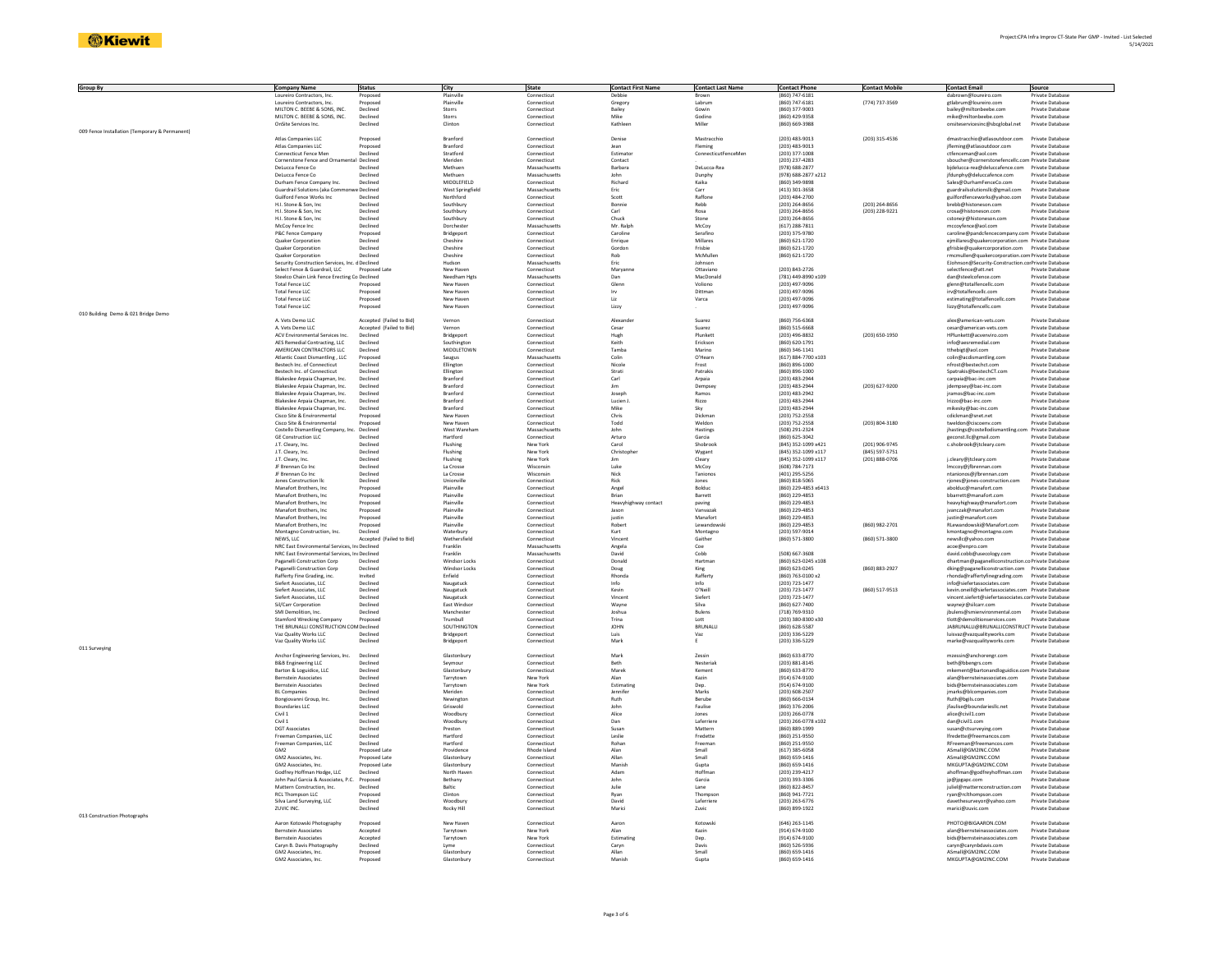| <b>Group By</b>                       | <b>Company Name</b>                            | <b>Status</b> | City                    | State         | <b>Contact First Name</b> | <b>Contact Last Name</b> | <b>Contact Phone</b> | <b>Contact Mobile</b> | <b>Contact Email</b>                                | Source                  |
|---------------------------------------|------------------------------------------------|---------------|-------------------------|---------------|---------------------------|--------------------------|----------------------|-----------------------|-----------------------------------------------------|-------------------------|
|                                       | J. Fiereck Photography, LLC                    |               |                         | Connecticu    |                           | Fiereck                  | (860) 812-0331       |                       | jennifer@jfiereck.con                               | rivate Databas          |
|                                       | Levin Aerial Works, LLC                        | Declined      | Storrs                  | Connecticut   | Milton                    | Levin                    | (860) 341-1244       |                       | levinaerialworks@gmail.com                          | <b>Private Database</b> |
|                                       | Robert Umenhofer Photography                   | Declined      |                         |               | Robert                    | Umenhofe                 |                      |                       | robert@robertumenhofer.com                          | Private Database        |
|                                       |                                                |               |                         |               |                           |                          |                      |                       |                                                     |                         |
|                                       | VIR2AL Tech LLC                                | Declined      | Avon                    | Connecticut   | Luis                      | Lema                     | (860) 690-1729       |                       | luis.lema@vir2altech.com                            | Private Database        |
|                                       | Wayne Fleming Photo & Video                    | Declined      | East Hartford           | Connecticut   | Wayne                     | Fleming                  | (860) 296-7750       |                       | wayne.fleming@snet.net                              | Private Databas         |
| 014 Support Services (Bull Gang)      |                                                |               |                         |               |                           |                          |                      |                       |                                                     |                         |
|                                       | A. Vitti Excavators LLC                        | Invited       | Stamford                | Connecticut   | Anotonio                  | Anotonio Vitti           | (203) 359-4723       |                       | stef@avitti.com                                     | Private Database        |
|                                       | ACV Environmental Services Inc.                | Declined      | Bridgeport              | Connecticut   | Hugh                      | Plunkett                 | (203) 496-8832       | (203) 650-1950        | HPlunkett@acvenviro.com                             | <b>Private Database</b> |
|                                       |                                                |               |                         | Massachusetts |                           |                          | (978) 937-0909 x213  |                       |                                                     |                         |
|                                       | Albanese D&S, Inc.                             | Declined      | Dracut                  |               | Pietro                    | Ciano                    |                      |                       | pciano@albaneseds.com                               | Private Database        |
|                                       | All-Phase Enterprises, Inc.                    | Invited       | <b>Stafford Springs</b> | Connecticut   | Alan                      | Seagrave                 | (860) 684-1700       |                       | al.jr@allphase.coxatwork.com                        | Private Database        |
|                                       | AMERICAN CONTRACTORS LLC                       | Declined      | MIDDI FTOWN             | Connecticut   | Tamba                     | Marino                   | (860) 346-1141       |                       | tthebigt@aol.com                                    | Private Database        |
|                                       | BOND Civil & Utility Construction, IncDeclined |               | Medford                 | Massachusetts | Mario                     | Fabiano                  | (617) 394-6242       |                       | mfabiano@bondbrothers.com                           | Private Database        |
|                                       |                                                |               |                         |               |                           |                          |                      |                       |                                                     |                         |
|                                       | Cherenzia Excavation, Inc.                     | Declined      | Pawcatuck               | Connecticut   | Heather                   | Viteritto                | (860) 629-6500       |                       | heather@cherenzia.com                               | Private Database        |
|                                       | Cherenzia Excavation, Inc.                     | Declined      | Pawcatuck               | Connecticut   | Tony                      | Spera                    | (860) 629-6500       |                       | tspera@cherenzia.com                                | Private Database        |
|                                       | D & M Construction Services, Inc.              | Declined      | Danbury                 | Connecticut   | Cheryl                    | Taylor                   | (203) 790-8103       |                       | dandmconst@yahoo.com                                | Private Database        |
|                                       | Damasceno's Landscapes Constructi Accepted     |               | bridgeport              | Connecticut   | Ed                        | Damascenos               | (203) 223-4426       |                       | damascenolandscapeconst@gmail.crPrivate Database    |                         |
|                                       |                                                |               |                         |               |                           |                          | (860) 423-0618       |                       |                                                     |                         |
|                                       | Donahue General Contractors, Inc. Declined     |               | Hampton                 | Connecticut   | Deanne                    | Donahue                  |                      |                       | donahueconstruction@snet.net                        | Private Database        |
|                                       | <b>Empire Paving</b>                           | Declined      | North Haver             | Connecticut   | Earl                      | Tucker                   | (203) 752-0002       | (203) 752-0002 x113   | earl@empirepaving.com                               | Private Database        |
|                                       | <b>Empire Paving</b>                           | Declined      | North Haver             | Connecticut   | Loretta                   | Quattrini                | (203) 752-0002       |                       | Quotes@empirepaving.con                             | Private Databas         |
|                                       | <b>Empire Paving</b>                           | Declined      | North Haver             | Connecticut   | Mark                      | Tamsin                   | (203) 752-0002       |                       | Markt@empirepaving.com                              | Private Database        |
|                                       | <b>Empire Paving</b>                           | Declined      | North Haven             | Connecticut   | Phil                      |                          | (203) 752-0002       |                       | phil@empirepaving.com                               | <b>Private Database</b> |
|                                       |                                                | Declined      |                         |               |                           | tucker                   | $(203) 752 - 0002$   |                       |                                                     |                         |
|                                       | Empire Paving                                  |               | North Haven             | Connecticut   | scott                     |                          |                      |                       | scott@empirepaving.com                              | Private Database        |
|                                       | Esteves Construction Services, LLC             | Invited       | Bridgeport              | Connecticu    | Manue                     | Esteves                  | (203) 521-9978       |                       | Manny@EstevesLLC.com                                | Private Databas         |
|                                       | FGB Construction Company                       | Declined      | Norwalk                 | Connecticut   | Victoria                  | Rothwel                  | (203) 857-0332       |                       | tory-feb@optonline.net                              | Private Database        |
|                                       | Fuss & O'Neill, Inc.                           | Declined      | Manchester              | Connecticut   | Deborah                   | Denfeld                  | (860) 646-2469 x5506 | (860) 646-2469 x5509  | ddenfeld@fando.com                                  | Private Database        |
|                                       | Gerber Construction Inc.                       | Invited       | Ellington               | Connecticut   | Evan                      | Gerber                   | (860) 875-6684       | (860) 604-7548        | evan@gerberconstructioninc.com                      | Private Database        |
|                                       |                                                |               |                         |               |                           |                          |                      |                       |                                                     |                         |
|                                       | Gold Coast Property Maintenance, LIAccepted    |               | Sandy Hool              | Connecticut   | Dylan                     | EST.                     | (203) 247-2094       |                       |                                                     | Private Database        |
|                                       | Gold Coast Property Maintenance, LIAccepted    |               | Sandy Hook              | Connecticut   | Yuriy                     | Maklyar                  | (203) 331-7117       |                       | sales@gcpmct.com                                    | Private Database        |
|                                       | H.I. Stone & Son. Inc.                         | Declined      | Southbury               | Connecticut   | Bonnie                    | Rehh                     | (203) 264-8656       | (203) 264-8656        | hrehh@histoneson.com                                | Private Database        |
|                                       | H.I. Stone & Son, Inc.                         | Declined      | Southbury               | Connecticut   | Carl                      | Rosa                     | (203) 264-8656       | (203) 228-9221        | crosa@histoneson.com                                | Private Database        |
|                                       |                                                |               |                         |               |                           | Stone                    |                      |                       |                                                     | <b>Private Database</b> |
|                                       | H.I. Stone & Son, Inc.                         | Declined      | Southbury               | Connecticut   | Chuck                     |                          | (203) 264-8656       |                       | cstonejr@histoneson.com                             |                         |
|                                       | John Rocchio Corporation                       | Undecided     | Smithfield              | Rhode Island  | Derel                     | Canestrat                | (401) 949-5565       |                       | derekcanestrari@johnrocchiocorp.                    | cc Private Databas      |
|                                       | Kiewit Infrastructure Co                       | Proposed      | Woodcliff Lak           | New Jersey    | Alexia                    | Garcia                   | (201) 571-2881       |                       | alexia.garcia@kiewit.com                            | Private Database        |
|                                       | Kiewit Infrastructure Co                       | Proposed      | Woodcliff Lake          | New Jersey    | Maunia                    | Vizanko                  | (201) 571-2881       | (201) 625-5927        | maunia.vizanko@kiewit.com                           | <b>Private Database</b> |
|                                       |                                                |               |                         |               |                           |                          |                      |                       |                                                     |                         |
|                                       | Loureiro Contractors, Inc.                     | Proposed      | Plainville              | Connecticut   | Brian                     | Cutler                   | (860) 747-6181       | (860) 747-6631        | bacutler@loureiro.com                               | Private Database        |
|                                       | Loureiro Contractors, Inc                      | Proposed      | Plainville              | Connecticu    | Debbie                    | Brown                    | (860) 747-6181       |                       | dabrown@loureiro.com                                | Private Database        |
|                                       | Loureiro Contractors, Inc                      | Proposed      | Plainville              | Connecticu    | Gregory                   | Labrum                   | (860) 747-6181       | (774) 737-3569        | gtlabrum@loureiro.con                               | Private Databas         |
|                                       | Manafort Brothers, Inc.                        | Declined      | Plainville              | Connecticut   | Angel                     | Bolduc                   | (860) 229-4853 x6413 |                       | abolduc@manafort.com                                | Private Database        |
|                                       |                                                |               |                         |               |                           |                          |                      |                       |                                                     |                         |
|                                       | Manafort Brothers, Inc.                        | Declined      | Plainville              | Connecticut   | Brian                     | Barrett                  | (860) 229-4853       |                       | bbarrett@manafort.com                               | Private Database        |
|                                       | Manafort Brothers, Inc.                        | Declined      | Plainville              | Connecticut   | Heavyhighway contac       | paving                   | (860) 229-4853       |                       | heavyhighway@manafort.com                           | Private Database        |
|                                       | Manafort Brothers, Inc                         | Declined      | Plainville              | Connecticu    | Jason                     | Vanvazak                 | (860) 229-4853       |                       | jvanczak@manafort.com                               | Private Databas         |
|                                       | Manafort Brothers Inc.                         | Declined      | Plainville              | Connecticut   | justin                    | Manafort                 | (860) 229-4853       |                       | justin@manafort.com                                 | Private Database        |
|                                       |                                                |               |                         |               |                           |                          |                      |                       |                                                     |                         |
|                                       | Manafort Brothers, Inc.                        | Declined      | Plainville              | Connecticut   | Robert                    | Lewandowsk               | (860) 229-4853       | (860) 982-2701        | RLewandowski@Manafort.com                           | Private Database        |
|                                       | Paganelli Construction Corp                    | Declined      | Windsor Locks           | Connecticut   | Donald                    | Hartman                  | (860) 623-0245 x108  |                       | dhartman@paganelliconstruction.co Private Database  |                         |
|                                       | Paganelli Construction Corp                    | Declined      | Windsor Lock            | Connecticut   | Doug                      | King                     | (860) 623-0245       | (860) 883-2927        | dking@paganelliconstruction.com                     | Private Database        |
|                                       | Waters Construction Co Ind                     | Declined      | Bridgeport              | Connecticut   | Charle:                   | Tourtillotte             | (203) 334-6888       | (203) 334-6888 x18    | ctourtillotte@watersconst.com                       | Private Database        |
|                                       | Waters Construction Co Inc.                    | Declined      | Bridgeport              | Connecticut   | Kurt                      | Troidle                  | (203) 334-6888       |                       | ktroidle@watersconst.com                            | Private Database        |
|                                       |                                                |               |                         |               |                           |                          |                      |                       |                                                     |                         |
|                                       | Waters Construction Co Inc.                    | Declined      | Bridgeport              | Connecticut   | Mario                     | Smith                    | $(203)$ 334-6888     | (203) 334-6888        | msmith@watersconst.com                              | Private Database        |
|                                       | Waters Construction Co Inc                     | Declined      | Bridgeport              | Connecticu    | Stephanie                 | O'Hara                   | (203) 395-1453       |                       | sohara@watersconst.com                              | Private Database        |
| 015 Street Sweeping                   |                                                |               |                         |               |                           |                          |                      |                       |                                                     |                         |
|                                       | AA Industries, LLC                             | Invited       | South Windson           | Connecticut   | Aneudy                    | Alvarez                  | (860) 209-0484       |                       | aaindustrieslic@yahoo.com                           | Private Database        |
|                                       |                                                |               |                         |               |                           |                          |                      |                       |                                                     |                         |
|                                       | Aztec Landscaping LLC                          | Declined      | Marlborough             | Connecticut   | Francis                   | Malaykhan                | (860) 803-5160       |                       | fmalaykhan@azteclandscapingct.cor Private Database  |                         |
|                                       | Cisco Site & Environmenta                      | Invited       | New Haven               | Connecticut   | Chris                     | Dickman                  | $(203) 752 - 2558$   |                       | cdickman@snet.net                                   | Private Database        |
|                                       | Cisco Site & Environmental                     | Invited       | New Haven               | Connecticu    | Todd                      | Weldon                   | (203) 752-2558       | (203) 804-3180        | tweldon@ciscoenv.com                                | Private Databas         |
|                                       | CMT Construction Excavation LLC Declined       |               | North Franklin          | Connecticut   | Est                       | Estimating               | (860) 886-5726       |                       | cmtconstructionllc@gmail.com                        | Private Database        |
|                                       |                                                |               |                         |               |                           |                          |                      |                       |                                                     |                         |
|                                       | Costello Landscapaing LLC                      | Declined      | Plainville              | Connecticut   | Info                      | Estimating               | (860) 747-1771       |                       | costelloprosvc@yahoo.com                            | Private Database        |
|                                       | Cutting Edge Landscaping and Snow Invited      |               | Rocky Hill              | Connecticut   | Brenda                    | Lanata                   | (860) 372-4617       |                       | brenda@cedar-mtn.com                                | Private Database        |
|                                       | MAC Brothers LLC                               | Declined      | Thomastor               | Connecticut   | Carmine                   | Polleta                  | (860) 283-1333       |                       | agricare1@comcast.net                               | Private Database        |
|                                       | Nickel Site Services, LLC                      | Proposed      | Rocky Hill              | Connecticut   | Brian                     | DiCioccio                | (860) 529-3980       | (860) 250-6584        | nikelsiteservices@yahoo.com                         | Private Database        |
|                                       |                                                |               |                         |               |                           |                          |                      |                       |                                                     |                         |
|                                       | Nickel Site Services, LLC                      | Proposed      | Rocky Hill              | Connecticut   | Kelly                     | DiCioccio                | (860) 529-3980       |                       | Nickelsiteservices@yahoo.com                        | Private Database        |
|                                       | Northeast Landscaping & Tree Servic Proposed   |               | North Franklin          | Connecticut   | Antonio                   | Portunato                | (860) 383-4157       |                       | Antonio@neltsinc.com                                | Private Database        |
|                                       | Northeast Landscaping & Tree Servic Proposed   |               | North Franklin          | Connecticut   | Whitney                   | Mueller                  | (860) 383-4157 x409  | (401) 692-3957        | whitney@neltsinc.com                                | Private Database        |
|                                       | O & C Enterprises/Custom Exterior L Declined   |               | Newington               | Connecticut   | Nino                      | DiBiase                  | (860) 209-6909       |                       | nino@customexteriorlandscape.net Private Databas    |                         |
|                                       |                                                |               |                         |               | Rhonda                    |                          |                      |                       |                                                     |                         |
|                                       | Rafferty Fine Grading, inc.                    | Invited       | Enfield                 | Connecticut   |                           | Rafferty                 | (860) 763-0100 x2    |                       | rhonda@raffertyfinegrading.com Private Database     |                         |
|                                       | West Haven Street Sweeping                     | Declined      | Milford                 | Connecticut   | Info                      | Estimating               | (203) 537-0600       |                       | Info@westhavenstreetsweeping.con Private Database   |                         |
|                                       | West Haven Street Sweeping                     | Declined      | Milford                 | Connecticut   | Joe                       | Cap                      | (203) 537-0600       |                       | jcapob6763@aol.com                                  | Private Database        |
| 016 Site Wide Combi Wall Installation |                                                |               |                         |               |                           |                          |                      |                       |                                                     |                         |
|                                       | Blakeslee Arpaia Chapman Inc                   | Declined      | Branford                | Connecticut   | Mike                      | Oswiecimsk               | (203) 627-7118       |                       | mikeski@bac-inc.com                                 | Private Database        |
|                                       |                                                |               |                         |               |                           |                          |                      |                       |                                                     |                         |
|                                       | Brunalli Conctruction Co                       | Declined      | Southigton              | Connecticut   | John                      | Brunalli                 | (860) 985-6215       |                       | bidding@brunalliconstruction.com                    | Private Database        |
|                                       | Coastal Marine Construction LLC                | Accepted      | Canton                  | Massachusetts | Gene                      | Kelley                   | (339) 502-8667       |                       | gene@rdacc.com                                      | Private Database        |
|                                       | Coastal Marine Construction LLC                | Accepted      | Canton                  | Massachusetts | Gene                      | Kelley                   | (339) 502-8667       | (339) 237-7835        | estimating@coastalmc.net                            | Private Database        |
|                                       | ECD NY                                         | Accepted      | Queens                  | New York      | Bob                       | Schmidt                  | (732) 456-4120       |                       | RSchmidt@ecdny.com                                  | Private Database        |
|                                       | FCD NY                                         | Accepted      | Queens                  | New York      | info                      | info                     | (718) 388-6705       |                       | info@ecdny.com                                      | Private Database        |
|                                       |                                                |               |                         |               |                           |                          |                      |                       |                                                     |                         |
|                                       | GM2 Associates, Inc.                           | Declined      | Glastonbury             | Connecticut   | Allan                     | Small                    | (860) 659-1416       |                       | ASmall@GM2INC.COM                                   | Private Database        |
|                                       | GM2 Associates, Inc                            | Declined      | Glastonbury             | Connecticut   | Manish                    | Gupta                    | (860) 659-1416       |                       | MKGUPTA@GM2INC.COM                                  | Private Database        |
|                                       | Harrington Diving & Marine Services, Declined  |               | New Milford             | Connecticu    | Peter                     | Harringto                | (860) 488-0988       |                       | Peter@HarringtonDMS.com                             | Private Databas         |
|                                       | J.T. Cleary, Inc                               | Accepted      | Flushing                | New York      | Carol                     | Shobrook                 | (845) 352-1099 x42:  | (201) 906-9745        | c.shobrook@jtcleary.com                             | Private Database        |
|                                       | J.T. Cleary, Inc.                              | Accepted      | Flushing                | New York      | Christopher               | Wygant                   | (845) 352-1099 x117  | (845) 597-5751        |                                                     | Private Database        |
|                                       |                                                |               |                         |               |                           |                          |                      |                       |                                                     |                         |
|                                       | J.T. Cleary, Inc.                              | Accepted      | Flushing                | New York      | Jim                       | Cleary                   | (845) 352-1099 x117  | (201) 888-0706        | j.cleary@jtcleary.com                               | Private Database        |
|                                       | Jacobs - 500 7th Avenue Office                 | Declined      | New York                | New York      | liker                     | Tutuncu                  | (646) 908-6550       | (917) 375-9797        | Ilker.Tutuncu@jacobs.com                            | Private Databas         |
|                                       | Jay Cashman Inc                                | Accepted      | Quincy                  | Massachusett  | Mike                      | Empey                    | (617) 890-0600       |                       | mempey@jaycashman.com                               | Private Databas         |
|                                       | JF Brennan Co Inc                              | Declined      | La Crosse               | Wisconsin     | Dan                       | Savov                    | (608) 519-5323       | (608) 780-0174        | dsavoy@jfbrennan.com                                | Private Database        |
|                                       |                                                |               |                         |               |                           |                          |                      |                       |                                                     |                         |
|                                       | JF Brennan Co Inc.                             | Declined      | La Crosse               | Wisconsin     | Luke                      | McCov                    | (608) 784-7173       |                       | Imccov@ifbrennan.com                                | <b>Private Database</b> |
|                                       | JF Brennan Co Inc                              | Declined      | La Crosse               | Wisconsin     | Nick                      | Tanionos                 | (401) 295-5256       |                       | ntanionos@jfbrennan.com                             | Private Database        |
|                                       | Kiewit Infrastructure Co                       | Accepted      | Woodcliff Lake          | New Jersey    | Alexia                    | Garcia                   | (201) 571-2881       |                       | alexia.garcia@kiewit.com                            | Private Databas         |
|                                       | Kiewit Infrastructure Co                       | Accepted      | Woodcliff Lake          | New Jersey    | Maunia                    | Vizanko                  | (201) 571-2881       | (201) 625-5927        | maunia.vizanko@kiewit.com                           | Private Database        |
|                                       | Mattern Construction, Inc.                     | Accepted      | Baltic                  | Connecticut   | Cole                      | Mileski                  | (860) 822-8457 x16   |                       | Colem@matternconstruction.com                       | Private Database        |
|                                       |                                                |               |                         |               |                           |                          |                      | (860) 634-3250        |                                                     |                         |
|                                       | Mattern Construction, Inc.                     | Accepted      | Baltic                  | Connecticut   | Julie                     | Lane                     | (860) 822-8457       |                       | juliel@matternconstruction.com                      | Private Database        |
|                                       | MOHAWK NORTHEAST INC                           | Invited       | Plantsville             | Connecticut   | Allan                     |                          | (860) 863-5581       |                       | Allan@mohawknortheast.com                           | Private Database        |
|                                       | MOHAWK NORTHEAST INC                           | Invited       | Plantsville             | Connecticut   | David                     | Schill                   | (860) 863-5581       | (860) 250-6663        | dschill@mohawknortheast.com                         | Private Database        |
|                                       | National Shoring LLC                           | Invited       | Waterford               | Connecticut   | Courtney                  | Rove                     | (860) 535-4025       |                       |                                                     | Private Database        |
|                                       |                                                |               |                         |               |                           |                          |                      |                       | courtney@nationalshoring.com                        |                         |
|                                       | National Shoring LLC                           | Invited       | Waterford               | Connecticut   | Peter                     | Bove                     | (860) 535-4025       |                       | nationalshoring@yahoo.com                           | Private Database        |
|                                       | National Shoring LLC                           | Invited       | Waterford               | Connecticut   | Shane                     | Unknown1                 | (860) 535-4025       |                       | shane@nationalshoring.com                           | Private Database        |
|                                       | Northeast Contractors Inc                      | Invited       | East Berlin             | Connecticut   | Harry                     | Sergentani               | (413) 246-2031       |                       | hsergentanis@northeastcontractors. Private Database |                         |
|                                       |                                                | Invited       | East Berlin             | Connecticut   | John                      |                          | (413) 246-2031       | (413) 589-7201 x103   |                                                     |                         |
|                                       | Northeast Contractors Inc                      |               |                         |               |                           | Rodegher                 |                      |                       | JRodegher@northeastcontractors.coPrivate Database   |                         |
|                                       | Northeast Remsco Construction Inc Invited      |               | Wall Township           | New Jersey    | Christine                 | Charcalla                | (732) 557-6100       | (732) 557-6100 x0200  | ccharcalla@northeastremsco.com Private Database     |                         |
|                                       | Northeast Remsco Construction Inc Invited      |               | Wall Township           | New Jersey    | Mike                      | Bruno                    | $(732) 557 - 6100$   | (732) 557-6100 x4230  | mbruno@northeastremsco.com                          | Private Database        |
|                                       | Northern Construction Service LLC Invited      |               | Palmer                  | Massachusett  | Bill                      | Viveiros                 | (781) 340-9440 x207  | (413) 348-4929        | wviveiros@northernconstruction.conPrivate Database  |                         |
|                                       | Norwalk Marine Contractors, Inc.               | Invited       | Stratford               | Connecticut   | Chris                     | Toris                    | (203) 866-3344       |                       | ctoris@norwalkmarine.com                            | Private Database        |
|                                       | Norwalk Marine Contractors, Inc.               | Invited       | Stratford               | Connecticut   | Mark                      | Granata                  | (203) 866-3344       |                       | mgranata@norwalkmarine.com                          | Private Database        |
|                                       |                                                |               |                         |               |                           |                          |                      |                       |                                                     |                         |
|                                       | Trevcon Construction Co Inc                    | Invited       | <b>Liberty Corner</b>   | New Jersey    | Danny                     | u                        | (908) 580-0200       |                       | dli@trevcon.com                                     | Private Database        |
|                                       | Trevcon Construction Co Inc                    | Invited       | <b>Liberty Corne</b>    | New Jersey    |                           | Houlihar                 | (908) 580-0200       |                       | ehoulihan@trevcon.com                               | Private Databas         |
|                                       | Trevcon Construction Co Ind                    | Invited       | Liberty Corne           | New Jersey    | Tim                       | Gallagher                | (908) 580-0200       | (908) 413-7618        | tgallagher@trevcon.com                              | Private Database        |
|                                       | Weeks Marine, Inc.                             | Declined      | Cranford                | New Jersey    | Adam                      | Papa                     | (908) 272-4010       |                       | aanana@weeksmarine.com                              | Private Database        |
|                                       | Weeks Marine, Inc.                             | Declined      | Cranford                | New Jersey    | Dave                      | Lambert                  | (908) 305-4088       |                       | dplambert@weeksmarine.com                           | Private Database        |
|                                       | Weeks Marine, Inc.                             | Declined      | Cranford                |               | Jenn                      | Phan                     | (908) 272-4010       |                       |                                                     | Private Database        |
|                                       |                                                |               |                         | New Jersey    |                           |                          |                      |                       | jlphan@weeksmarine.com                              |                         |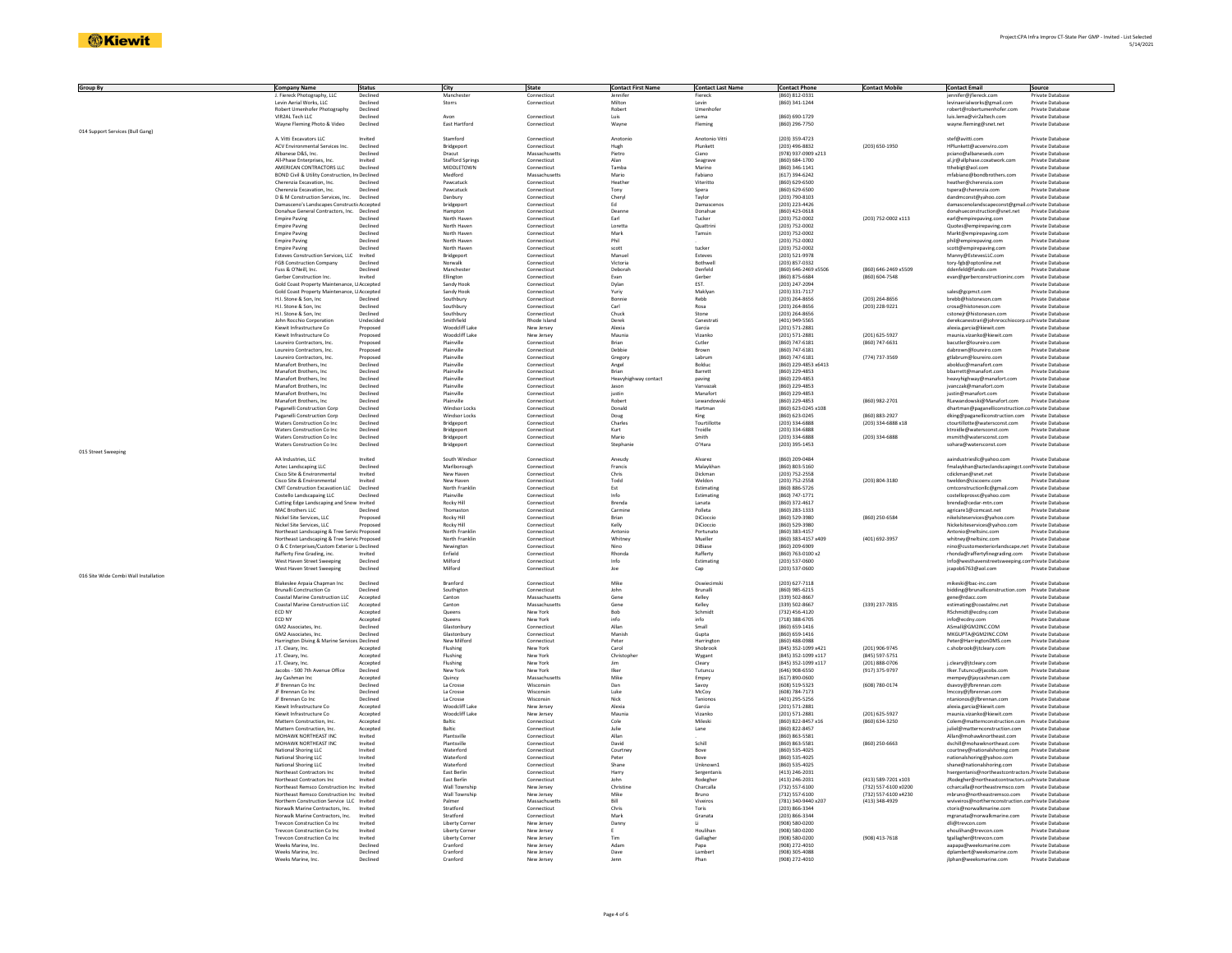| Group By                                                                | <b>Company Name</b>                                                 | <b>Status</b>        | City                             | State                       | <b>Contact First Name</b> | <b>Contact Last Name</b> | <b>Contact Phone</b>                       | <b>Contact Mobile</b>            | <b>Contact Email</b>                                            | Source                               |
|-------------------------------------------------------------------------|---------------------------------------------------------------------|----------------------|----------------------------------|-----------------------------|---------------------------|--------------------------|--------------------------------------------|----------------------------------|-----------------------------------------------------------------|--------------------------------------|
|                                                                         | Weeks Marine, Inc                                                   | Declined             | Cranford                         | New Jersey                  | Jesse<br>Mike             | Ottesen                  | (908) 272-4010                             |                                  | jeottesen@weeksmarine.com                                       | Private Databas                      |
|                                                                         | Weeks Marine, Inc.<br>Weeks Marine, Inc.                            | Declined<br>Declined | Cranford<br>Cranford             | New Jersey<br>New Jersey    | Tom                       | Paci<br>O'Donnell        | (908) 272-4010<br>(908) 272-4010           |                                  | mapaci@weeksmarine.com<br>TGODonnell@WeeksMarine.com            | Private Database<br>Private Database |
| 017 Delivery Berth (Northeast Bulkhead) Relieving Platform Installation |                                                                     |                      |                                  |                             |                           |                          |                                            |                                  |                                                                 |                                      |
|                                                                         | Allied Pile Driving                                                 | Invited              | Canton                           | Massachusetts               | Paul                      | Buckley                  | (781) 828-6359                             |                                  | paul.buckley3@verizon.net                                       | Private Database                     |
|                                                                         | Blakeslee Arpaia Chapman Inc                                        | Declined             | Branford                         | Connecticut                 | Mike                      | Oswiecimsk               | $(203) 627 - 7118$                         |                                  | mikeski@bac-inc.com                                             | Private Database                     |
|                                                                         | <b>Brunalli Conctruction Co</b>                                     | Declined             | Southigtor                       | Connecticut                 | John                      | Brunalli                 | (860) 985-6215                             |                                  | bidding@brunalliconstruction.com                                | Private Database                     |
|                                                                         | C. LEucci Constructoin Co.                                          | Declined             | New Haven                        | Connecticut                 | <b>Brian</b>              | Smith                    | (203) 469-7487                             |                                  | bsmith@cifucci.com                                              | Private Database                     |
|                                                                         | C.J.Fucci Constructoin Co                                           | Declined             | New Haven                        | Connecticut                 | Danny                     | Tomassin                 | (203) 469-7487                             |                                  | dtomassini@cjfucci.com                                          | Private Database                     |
|                                                                         | C.J.Fucci Constructoin Co                                           | Declined             | New Haven                        | Connecticut                 | Vincent                   | Federico                 |                                            |                                  | vfederico@cjfucci.com                                           | Private Database                     |
|                                                                         | Charter Oak Utility Constructors<br>Coastal Marine Construction LLC | Declined             | Cromwell<br>Canton               | Connecticu<br>Massachusetty | Tim<br>Gene               | Arborio<br>Kelley        | (860) 241-8274<br>(339) 502-8667           |                                  | tarborio@arboriocorp.com                                        | Private Databas<br>Private Database  |
|                                                                         | Coastal Marine Construction LLC                                     | Proposed<br>Proposed | Canton                           | Massachusetts               | Gene                      | Kelley                   | (339) 502-8667                             | (339) 237-7835                   | gene@rdacc.com<br>estimating@coastalmc.net                      | Private Database                     |
|                                                                         | ECD NY                                                              | Proposed             | Queens                           | New York                    | Bob                       | Schmidt                  | (732) 456-4120                             |                                  | RSchmidt@ecdny.com                                              | Private Database                     |
|                                                                         | ECD NY                                                              | Proposer             | Queens                           | New York                    | info                      | info                     | (718) 388-6705                             |                                  | info@ecdny.com                                                  | Private Database                     |
|                                                                         | GM2 Associates, Inc                                                 | Declined             | Glastonbur                       | Connecticu                  | Allan                     | Small                    | (860) 659-1416                             |                                  | ASmall@GM2INC.COM                                               | Private Database                     |
|                                                                         | GM2 Associates, Inc.                                                | Declined             | Glastonbur                       | Connecticut                 | Manish                    | Guota                    | (860) 659-1416                             |                                  | MKGUPTA@GM2INC.COM                                              | Private Database                     |
|                                                                         | Harrington Diving & Marine Services Undecided                       |                      | New Milford                      | Connecticut                 | Peter                     | Harrington               | (860) 488-0988                             |                                  | Peter@HarringtonDMS.com                                         | Private Database                     |
|                                                                         | J.T. Cleary, Inc.                                                   | Proposed             | Flushing                         | New York                    | Carol                     | Shobrook                 | (845) 352-1099 x421                        | (201) 906-9745                   | c.shobrook@jtcleary.com                                         | Private Database                     |
|                                                                         | J.T. Cleary, Inc.<br>J.T. Cleary, Inc.                              | Proposed<br>Pronosed | Flushing<br>Flushing             | New York<br>New York        | Christophe<br>lim         | Wygant                   | (845) 352-1099 x117<br>(845) 352-1099 x117 | (845) 597-5751<br>(201) 888-0706 |                                                                 | Private Databas<br>Private Database  |
|                                                                         | Jacobs - 500 7th Avenue Office                                      | Invited              | New York                         | New York                    | Ilker                     | Cleary<br>Tutuncu        | (646) 908-6550                             | (917) 375-9797                   | j.cleary@jtcleary.com<br>Ilker.Tutuncu@jacobs.com               | Private Database                     |
|                                                                         | Jay Cashman Inc                                                     | Accepted             | Quincy                           | Massachusett:               | Mike                      | Empey                    | (617) 890-0600                             |                                  | mempey@jaycashman.com                                           | Private Database                     |
|                                                                         | JF Brennan Co Inc                                                   | Declined             | La Crosse                        | Wisconsin                   | Dan                       | Savoy                    | (608) 519-5323                             | (608) 780-0174                   | dsavoy@jfbrennan.com                                            | Private Databas                      |
|                                                                         | JF Brennan Co Inc                                                   | Declined             | La Crosse                        | Wisconsin                   | Luke                      | McCoy                    | (608) 784-7173                             |                                  | Imccoy@jfbrennan.com                                            | Private Database                     |
|                                                                         | JF Brennan Co Inc.                                                  | Declined             | La Crosse                        | Wisconsin                   | Nick                      | Tanionos                 | (401) 295-5256                             |                                  | ntanionos@ifbrennan.com                                         | Private Database                     |
|                                                                         | Kiewit Infrastructure Co                                            | Proposed             | Woodcliff Lake                   | New Jersey                  | Alexia                    | Garcia                   | (201) 571-2881                             |                                  | alexia.garcia@kiewit.com                                        | Private Database                     |
|                                                                         | Kiewit Infrastructure Co                                            | Proposer             | Woodcliff Lake                   | New Jersey                  | Maunia                    | Vizanko                  | (201) 571-2881                             | (201) 625-5927                   | naunia.vizanko@kiewit.com                                       | Private Databas                      |
|                                                                         | Mattern Construction, Inc.<br>Mattern Construction, Inc.            | Invited<br>Invited   | Baltic<br>Baltic                 | Connecticu<br>Connecticut   | Cole<br>Julie             | Mileski<br>Lane          | (860) 822-8457 x16<br>(860) 822-8457       | (860) 634-3250                   | Colem@matternconstruction.com<br>iuliel@matternconstruction.com | Private Database<br>Private Database |
|                                                                         | MOHAWK NORTHEAST INC                                                | Invited              | Plantsville                      | Connecticut                 | Allan                     |                          | (860) 863-5581                             |                                  | Allan@mohawknortheast.com                                       | Private Database                     |
|                                                                         | MOHAWK NORTHEAST INC                                                | Invited              | Plantsville                      | Connecticu                  | David                     | Schill                   | (860) 863-5581                             | (860) 250-6663                   | dschill@mohawknortheast.com                                     | Private Database                     |
|                                                                         | National Shoring LLC                                                | Invited              | Waterford                        | Connecticu                  | Courtney                  | Bove                     | (860) 535-4025                             |                                  | courtney@nationalshoring.com                                    | Private Database                     |
|                                                                         | National Shoring LLC                                                | Invited              | Waterford                        | Connecticut                 | Peter                     | Rove                     | (860) 535-4025                             |                                  | nationalshoring@yahoo.com                                       | Private Database                     |
|                                                                         | National Shoring LLC                                                | Invited              | Waterford                        | Connecticut                 | Shane                     | Unknown1                 | (860) 535-4025                             |                                  | shane@nationalshoring.com                                       | Private Database                     |
|                                                                         | Northeast Contractors Inc                                           | Invited              | East Berlin                      | Connecticut                 | Harry                     | Sergentanis              | (413) 246-2031                             |                                  | hsergentanis@northeastcontractors. Private Database             |                                      |
|                                                                         | Northern Construction Service LLC Invited                           |                      | Palmer                           | Massachusett                | Bill                      | Viveiros                 | (781) 340-9440 x207                        | (413) 348-4929                   | wviveiros@northernconstruction.corPrivate Databas               |                                      |
|                                                                         | Norwalk Marine Contractors, Inc.                                    | Invited              | Stratford                        | Connecticut                 | Chris                     | Toris                    | (203) 866-3344                             |                                  | ctoris@norwalkmarine.com                                        | Private Database                     |
|                                                                         | Norwalk Marine Contractors, Inc.<br>Trevcon Construction Co Inc     | Invited              | Stratford<br>Liberty Corner      | Connecticut                 | Mark<br>Danny             | Granata<br>Li            | (203) 866-3344<br>(908) 580-0200           |                                  | mgranata@norwalkmarine.com<br>dli@trevcon.com                   | Private Database<br>Private Database |
|                                                                         | <b>Trevcon Construction Co Inc.</b>                                 | Invited<br>Invited   | <b>Liberty Corne</b>             | New Jersey<br>New Jersey    |                           | Houlihan                 | (908) 580-0200                             |                                  | ehoulihan@trevcon.com                                           | Private Database                     |
|                                                                         | Trevcon Construction Co Inc.                                        | Invited              | <b>Liberty Corne</b>             | New Jersey                  | Tim                       | Gallagher                | (908) 580-0200                             | (908) 413-7618                   | tgallagher@trevcon.com                                          | Private Database                     |
|                                                                         | Weeks Marine, Inc                                                   | Accepted             | Cranford                         | New Jersey                  | Adam                      | Papa                     | (908) 272-4010                             |                                  | aapapa@weeksmarine.com                                          | Private Database                     |
|                                                                         | Weeks Marine, Inc.                                                  | Accepted             | Cranford                         | New Jersey                  | Dave                      | Lambert                  | (908) 305-4088                             |                                  | dplambert@weeksmarine.com                                       | Private Database                     |
|                                                                         | Weeks Marine, Inc.                                                  | Accepted             | Cranford                         | New Jersey                  | Jenn                      | Phan                     | (908) 272-4010                             |                                  | jlphan@weeksmarine.com                                          | Private Database                     |
|                                                                         | Weeks Marine, Inc.                                                  | Accepted             | Cranford                         | New Jersey                  | Jesse                     | Otteser                  | (908) 272-4010                             |                                  | jeottesen@weeksmarine.com                                       | Private Databas                      |
|                                                                         | Weeks Marine, Inc.                                                  | Accepted             | Cranford                         | New Jersey                  | Mike                      | Paci                     | (908) 272-4010                             |                                  | mapaci@weeksmarine.com                                          | Private Database                     |
| 018 Furnish & Install Reba                                              | Weeks Marine, Inc.                                                  | Accepted             | Cranford                         | New Jersey                  | Tom                       | O'Donnell                | (908) 272-4010                             |                                  | TGODonnell@WeeksMarine.com                                      | Private Database                     |
|                                                                         | Alma Iron LLC                                                       | Invited              | Ansonia                          | Connecticu                  | Barbara                   | Alma                     | (475) 223-2807                             |                                  | almaironllc@gmail.com                                           | Private Databas                      |
|                                                                         | Alvarez Industries                                                  | Invited              | Orange                           | Connecticut                 | Lenny                     | Alvarez                  | (203) 799-2356                             |                                  | lenny.alvarez@gmail.com                                         | Private Database                     |
|                                                                         | Carvalho & McDowell Construction, I Declined                        |                      | <b>West Hartford</b>             | Connecticut                 | George                    | McDowel                  | (860) 250-2136                             |                                  | emcdowell@cm-inc.net                                            | Private Database                     |
|                                                                         | Carvalho & McDowell Construction, I Declined                        |                      | West Hartford                    | Connecticut                 | Michael                   | Aletta                   | (860) 250-2136                             |                                  | estimating@cm-inc.net                                           | Private Database                     |
|                                                                         | CT Rebar Installers LLC                                             | Declined             | Guilford                         | Connecticu                  | Eleanor                   | DelMauro                 | (203) 458-9669                             |                                  | ejdelmauro@aol.com                                              | Private Database                     |
|                                                                         | Harris Davis Rebar                                                  | Invited              | South Windsor                    | Connecticu                  | Raymond                   | Kandolin                 | (860) 282-1860                             | (860) 761-8562                   | rkandolin@barker.com                                            | Private Database                     |
|                                                                         | <b>JMD Building Products Llc</b>                                    | Invited              | Fairfield                        | New Jersey                  | Jeffrey                   | Sevilla                  | (201) 812-6800                             |                                  | jeffrey@jmdbp.com                                               | Private Database                     |
|                                                                         | <b>JMD Building Products Llc</b>                                    | Invited              | Fairfield                        | New Jersey                  | Julie                     | D'Agostino               | (212) 256-1830                             | $(212)$ 256-1832                 | julie@JMDBP.com                                                 | Private Database                     |
|                                                                         | <b>JMD Building Products Llc</b>                                    | Invited              | Fairfield                        | New Jersey                  | Kathryn                   | Wachsman                 | $(212)$ 256-1830                           |                                  | Kathryn@JMDBP.com                                               | Private Database                     |
|                                                                         | Magna Steel Sales Inc                                               | Declined             | New HAVEN                        |                             | James                     | Mavlougane               | (203) 888-0300                             |                                  | James.m@magnasteel.con                                          | Private Databas                      |
|                                                                         | MILLER REBAR, LLC<br>MILLER REBAR, LLC                              | Invited<br>Invited   | New HAVEN                        | Connecticut<br>Connecticut  | Estimating<br>ivory       | Est<br>brewer            | (203) 717-6645<br>(203) 717-6645           |                                  | millerrebar@yahoo.com<br>ivorym@millerrebar.com                 | Private Database<br>Private Database |
|                                                                         | MILLER REBAR, LLC                                                   | Invited              | New HAVEN                        | Connecticut                 | Lamar                     | Miller                   | (203) 717-6645                             |                                  | lamarm@millerrebar.com                                          | Private Database                     |
|                                                                         | New England Reba                                                    | Accepted             | North Branfor                    | Connecticu                  | Estimating                | Est                      | (203) 500-1426                             |                                  | info@newenglandrebarllc.con                                     | Private Databas                      |
|                                                                         | New England Reba                                                    | Accepted             | North Branford                   | Connecticu                  | Mike                      | Gerwien                  | (203) 500-1426                             |                                  | mgerwien@newenglandrebarllc.o                                   | m Private Database                   |
|                                                                         | Overall Labor, LLC                                                  | Invited              | East Hartford                    | Connecticut                 | Carlos                    | Company e-mail           | (860) 296-1184                             |                                  | carlos@overallllc.com                                           | Private Database                     |
|                                                                         | Overall Labor, LLC                                                  | Invited              | East Hartford                    | Connecticut                 | Carlos                    | Costa                    | (860) 296-1184                             |                                  | costa@costaeast.com                                             | Private Database                     |
|                                                                         | <b>RAM Industires LLC</b>                                           | Accepted             |                                  |                             | Arthur                    | Martin                   | (860) 904-9256                             |                                  | cmartin@ramindustriesct.com                                     | Private Database                     |
|                                                                         | <b>RAM Industires LLC</b>                                           | Accepted             |                                  |                             | Chip                      | Martin                   | (860) 904-9256                             | (860) 882-8885                   | cmartin@ramindustriesct.com                                     | Private Databas                      |
|                                                                         | <b>RAM Industires LLC</b>                                           | Accepted             |                                  |                             | Shane                     | Kelly                    | (860) 904-9256                             | (860) 965-5414                   | skelly@ramindustriesct.com                                      | Private Database                     |
|                                                                         | Suncoast Reinforcing Placers<br><b>Tie Steel Corporation</b>        | Invited<br>Invited   | Shelby<br>Victor                 | Ohio<br>New York            | Roger<br>Jenny            | Struble<br>Redhead       | (402) 630-0202<br>(585) 924-9670           |                                  | roger@scrolacers.com<br>predhead@frontiernet.net                | Private Database<br>Private Database |
|                                                                         | <b>Tie Steel Corporation</b>                                        | Invited              | Victor                           | New York                    | Paul                      | Redhead                  | (585) 924-9670                             | (585) 414-6385                   | predhead@frontiernet.net                                        | Private Databas                      |
| 020 State Pier Relieving Platform                                       |                                                                     |                      |                                  |                             |                           |                          |                                            |                                  |                                                                 |                                      |
|                                                                         | Allied Pile Driving                                                 | Declined             | Canton                           | Massachusetts               | Paul                      | Buckley                  | (781) 828-6359                             |                                  | paul.bucklev3@verizon.net                                       | Private Database                     |
|                                                                         | Blakeslee Arpaia Chapman Inc                                        | Declined             | Branford                         | Connecticut                 | Mike                      | Oswiecimsk               | $(203) 627 - 7118$                         |                                  | mikeski@bac-inc.com                                             | Private Database                     |
|                                                                         | <b>Brunalli Conctruction Co</b>                                     | Declined             | Southigto                        | Connecticu                  | John                      | Brunalli                 | (860) 985-6215                             |                                  | bidding@brunalliconstruction.cor                                | Private Database                     |
|                                                                         | C.J.Fucci Constructoin Co                                           | Declined             | New Haver                        | Connecticut                 | Brian                     | Smith                    | (203) 469-7487                             |                                  | bsmith@cjfucci.com                                              | Private Database                     |
|                                                                         | C.J.Fucci Constructoin Co.<br>C.J. Fucci Constructoin Co            | Declined<br>Declined | New Haven<br>New Haven           | Connecticut<br>Connecticut  | Danny<br>Vincent          | Tomassin<br>Federico     | (203) 469-7487                             |                                  | dtomassini@cifucci.com<br>vfederico@cifucci.com                 | Private Database<br>Private Database |
|                                                                         | Coastal Marine Construction LLC                                     | Accepted             | Canton                           | Massachusett                | Gene                      | Kelley                   | (339) 502-8667                             |                                  | gene@rdacc.com                                                  | Private Database                     |
|                                                                         | Coastal Marine Construction LLC                                     | Accepted             | Canton                           | Massachusett                | Gene                      | Kelley                   | (339) 502-8667                             | (339) 237-7835                   | estimating@coastalmc.net                                        | Private Databas                      |
|                                                                         | FCD NY                                                              | Accepted             | Queens                           | New York                    | Rob                       | Schmidt                  | (732) 456-4120                             |                                  | RSchmidt@ecdny.com                                              | Private Database                     |
|                                                                         | ECD NY                                                              | Accepted             | Queens                           | New York                    | info                      | info                     | (718) 388-6705                             |                                  | info@ecdny.com                                                  | Private Database                     |
|                                                                         | GM2 Associates, Inc.                                                | Declined             | Glastonbur                       | Connecticu                  | Allan                     | Small                    | (860) 659-1416                             |                                  | ASmall@GM2INC.COM                                               | Private Database                     |
|                                                                         | GM2 Associates, Inc                                                 | Declined             | Glastonbur                       | Connecticu                  | Manish                    | Gupta                    | (860) 659-1416                             |                                  | MKGUPTA@GM2INC.COM                                              | Private Databas                      |
|                                                                         | Harrington Diving & Marine Services, Undecided                      |                      | New Milford                      | Connecticut                 | <b>Brittany</b>           | Harrington               | (860) 488-0988                             | (860) 488-2648                   | Brittany@HarringtonDMS.com                                      | Private Database                     |
|                                                                         | Harrington Diving & Marine Services, Undecided                      |                      | New Milford                      | Connecticut                 | Peter                     | Harrington               | (860) 488-0988<br>(845) 352-1099 x421      | (201) 906-9745                   | Peter@HarringtonDMS.com                                         | Private Database                     |
|                                                                         | J.T. Cleary, Inc.<br>J.T. Cleary, Inc.                              | Accepted<br>Accepted | Flushing<br>Flushing             | New York<br>New York        | Carol<br>Christopher      | Shobrook<br>Wygant       | (845) 352-1099 x117                        | (845) 597-5751                   | c.shobrook@jtcleary.com                                         | Private Database<br>Private Database |
|                                                                         | J.T. Cleary, Inc                                                    | Accepted             | Flushing                         | New York                    | Jim                       | Cleary                   | (845) 352-1099 x117                        | (201) 888-0706                   | j.cleary@jtcleary.com                                           | Private Databas                      |
|                                                                         | Jacobs - 500 7th Avenue Office                                      | Declined             | New York                         | New York                    | Ilker                     | Tutunci                  | (646) 908-6550                             | (917) 375-9797                   | Ilker.Tutuncu@jacobs.com                                        | Private Database                     |
|                                                                         | Jay Cashman Inc.                                                    | Declined             | Quincy                           | Massachusetts               | Mike                      | Empey                    | (617) 890-0600                             |                                  | mempey@jaycashman.com                                           | Private Database                     |
|                                                                         | JF Brennan Co Inc.                                                  | Declined             | La Crosse                        | Wisconsin                   | Dan                       | Savoy                    | (608) 519-5323                             | (608) 780-0174                   | dsavoy@jfbrennan.com                                            | Private Database                     |
|                                                                         | JF Brennan Co In                                                    | Declined             | La Crosse                        | Wisconsin                   | Luke                      | McCoy                    | (608) 784-7173                             |                                  | Imccoy@jfbrennan.com                                            | Private Databas                      |
|                                                                         | JF Brennan Co Inc                                                   | Declined             | La Crosse                        | Wisconsin                   | Nick                      | Taniono                  | (401) 295-5256                             |                                  | ntanionos@jfbrennan.com                                         | Private Database                     |
|                                                                         | Kiewit Infrastructure Co<br>Kiewit Infrastructure Co                | Accepted             | Woodcliff Lake<br>Woodcliff Lake | New Jersey                  | Alexia                    | Garcia                   | (201) 571-2881<br>(201) 571-2881           | (201) 625-5927                   | alexia.garcia@kiewit.com                                        | Private Database                     |
|                                                                         | Mattern Construction, Inc                                           | Accepted<br>Declined | Baltic                           | New Jersey<br>Connecticu    | Maunia<br>Cole            | Vizanko<br>Milesk        | (860) 822-8457 x16                         | (860) 634-3250                   | maunia.vizanko@kiewit.com<br>Colem@matternconstruction.com      | Private Database<br>Private Database |
|                                                                         | Mattern Construction Inc.                                           | Declined             | Baltic                           | Connecticut                 | lulie                     | Lane                     | (860) 822-8457                             |                                  | iuliel@matternconstruction.com                                  | Private Database                     |
|                                                                         | MOHAWK NORTHEAST INC                                                | Declined             | Plantsville                      | Connecticut                 | Allan                     |                          | (860) 863-5581                             |                                  | Allan@mohawknortheast.com                                       | Private Database                     |
|                                                                         | MOHAWK NORTHEAST INC                                                | Declined             | Plantsville                      | Connecticut                 | David                     | Schill                   | (860) 863-5581                             | (860) 250-6663                   | dschill@mohawknortheast.com                                     | Private Database                     |
|                                                                         | National Shoring LLC                                                | Declined             | Waterford                        | Connecticu                  | Courtney                  | Bove                     | (860) 535-4025                             |                                  | courtney@nationalshoring.com                                    | Private Database                     |
|                                                                         | National Shoring LLC                                                | Declined             | Waterford                        | Connecticu                  | Peter                     | Boye                     | (860) 535-4025                             |                                  | nationalshoring@yahoo.com                                       | Private Database                     |
|                                                                         | National Shoring LLC                                                | Declined             | Waterford                        | Connecticut                 | Shane                     | Unknown1                 | (860) 535-4025                             |                                  | shane@nationalshoring.com                                       | Private Database                     |
|                                                                         | Northeast Contractors Inc                                           | Invited              | East Berlin                      | Connecticut                 | Harry                     | Sergentanis              | (413) 246-2031                             |                                  | hsergentanis@northeastcontractors. Private Database             |                                      |
|                                                                         | Northeast Contractors Inc                                           | Invited              | East Berlin                      | Connecticut                 | John                      | Rodegher                 | (413) 246-2031                             | (413) 589-7201 x103              | JRodegher@northeastcontractors.coPrivate Database               |                                      |